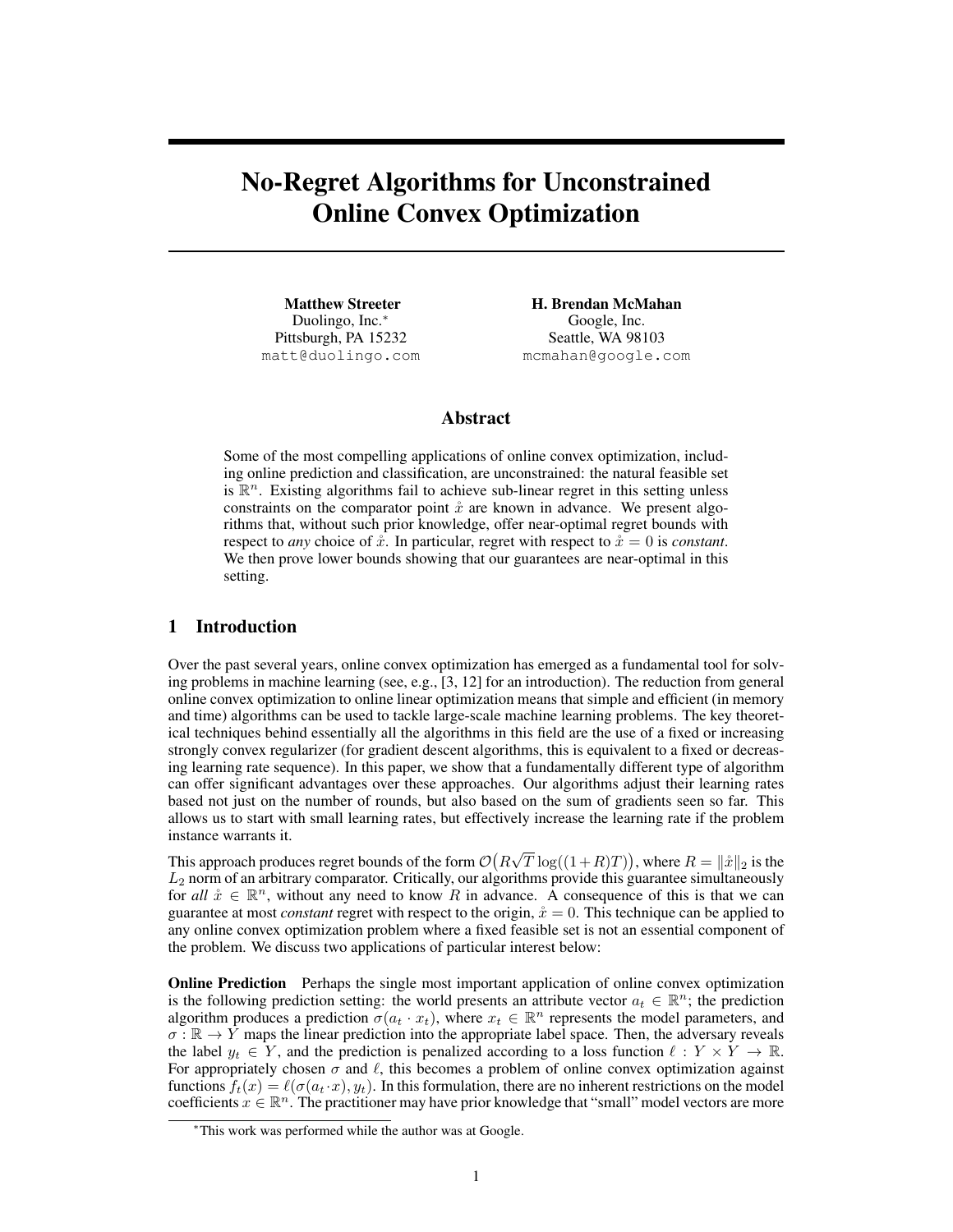likely than large ones, but this is rarely best encoded as a feasible set F, which says: "all  $x_t \in \mathcal{F}$  are equally likely, and all other  $x_t$  are ruled out." A more general strategy is to introduce a fixed convex regularizer:  $L_1$  and  $L_2^2$  penalties are common, but domain-specific choices are also possible. While algorithms of this form have proved very effective at solving these problems, theoretical guarantees usually require fixing a feasible set of radius  $R$ , or at least an intelligent guess of the norm of an optimal comparator  $\dot{x}$ .

The Unconstrained Experts Problem and Portfolio Management In the classic problem of predicting with expert advice (e.g., [3]), there are  $n$  experts, and on each round  $t$  the player selects an expert (say i), and obtains reward  $q_{t,i}$  from a bounded interval (say [-1, 1]). Typically, one uses an algorithm that proposes a probability distribution  $p_t$  on experts, so the expected reward is  $p_t \cdot q_t$ .

Our algorithms apply to an unconstrained version of this problem: there are still  $n$  experts with payouts in [−1, 1], but rather than selecting an individual expert, the player can place a "bet" of  $x_{t,i}$  on each expert *i*, and then receives reward  $\sum_i x_{t,i} g_{t,i} = x_t \cdot g_t$ . The bets are unconstrained (betting a negative value corresponds to betting against the expert). In this setting, a natural goal is the following: place bets so as to achieve as much reward as possible, subject to the constraint that total losses are bounded by a constant (which can be set equal to some starting budget which is to be invested). Our algorithms can satisfy constraints of this form because regret with respect to  $\dot{x} = 0$ (which equals total loss) is bounded by a constant.

It is useful to contrast our results in this setting to previous applications of online convex optimization to portfolio management, for example [6] and [2]. By applying algorithms for exp-concave loss functions, they obtain log-wealth within  $\mathcal{O}(\log(T))$  of the best constant rebalanced portfolio. However, this approach requires a "no-junk-bond" assumption: on each round, for each investment, you always retain at least an  $\alpha > 0$  fraction of your initial investment. While this may be realistic (though not guaranteed!) for blue-chip stocks, it certainly is not for bets on derivatives that can lose all their value unless a particular event occurs (e.g., a stock price crosses some threshold). Our model allows us to handle such investments: if we play  $x_i > 0$ , an outcome of  $g_i = -1$  corresponds exactly to losing 100% of that investment. Our results imply that if even one investment (out of exponentially many choices) has significant returns, we will increase our wealth exponentially.

Notation and Problem Statement For the algorithms considered in this paper, it will be more natural to consider reward-maximization rather than loss-minimization. Therefore, we consider online linear optimization where the goal is to maximize cumulative reward given adversarially selected linear reward functions  $f_t(x) = g_t \cdot x$ . On each round  $t = 1 \dots T$ , the algorithm selects a point  $x_t \in \mathbb{R}^n$ , receives reward  $f_t(x_t) = g_t \cdot x_t$ , and observes  $g_t$ . For simplicity, we assume  $g_{t,i} \in$  $[-1, 1]$ , that is,  $||g_t||_{\infty} \le 1$ . If the real problem is against convex loss functions  $\ell_t(x)$ , they can be converted to our framework by taking  $g_t = -\nabla \ell_t(x_t)$  (see pseudo-code for REWARD-DOUBLING), using the standard reduction from online convex optimization to online linear optimization [13].

We use the compressed summation notation  $g_{1:t} = \sum_{s=1}^{t} g_s$  for both vectors and scalars. We study the reward of our algorithms, and their regret against a fixed comparator  $\hat{x}$ :

$$
\text{Reward} \equiv \sum_{t=1}^{T} g_t \cdot x_t \quad \text{and} \quad \text{Regret}(\mathring{x}) \equiv g_{1:T} \cdot \mathring{x} - \sum_{t=1}^{T} g_t \cdot x_t.
$$

Comparison of Regret Bounds The primary contribution of this paper is to establish matching upper and lower bounds for unconstrained online convex optimization problems, using algorithms that require no prior information about the comparator point  $\hat{x}$ . Specifically, we present an algorithm that, for any  $\mathring{x} \in \mathbb{R}^n$ , guarantees  $\text{Regret}(\mathring{x}) \leq \mathcal{O}(|\mathring{x}||_2\sqrt{T}\log((1+||\mathring{x}||_2)\sqrt{T}))$ . To obtain this guarantee, we show that it is sufficient (and necessary) that reward is  $\Omega(\exp(|g_{1:T}|/\sqrt{T}))$  (see Theorem 1). This shift of emphasis from regret-minimization to reward-maximization eliminates the quantification on  $\dot{x}$ , and may be useful in other contexts.

Table 1 compares the bounds for REWARD-DOUBLING (this paper) to those of two previous algorithms: online gradient descent [13] and projected exponentiated gradient descent [8, 12]. For each

Our bounds are not directly comparable to the bounds cited above: a  $\mathcal{O}(\log(T))$  regret bound on logwealth implies wealth at least  $\mathcal{O}(OPT/T)$ , whereas we guarantee wealth like  $\mathcal{O}(OPT - \sqrt{T})$ . But more importantly, the comparison classes are different.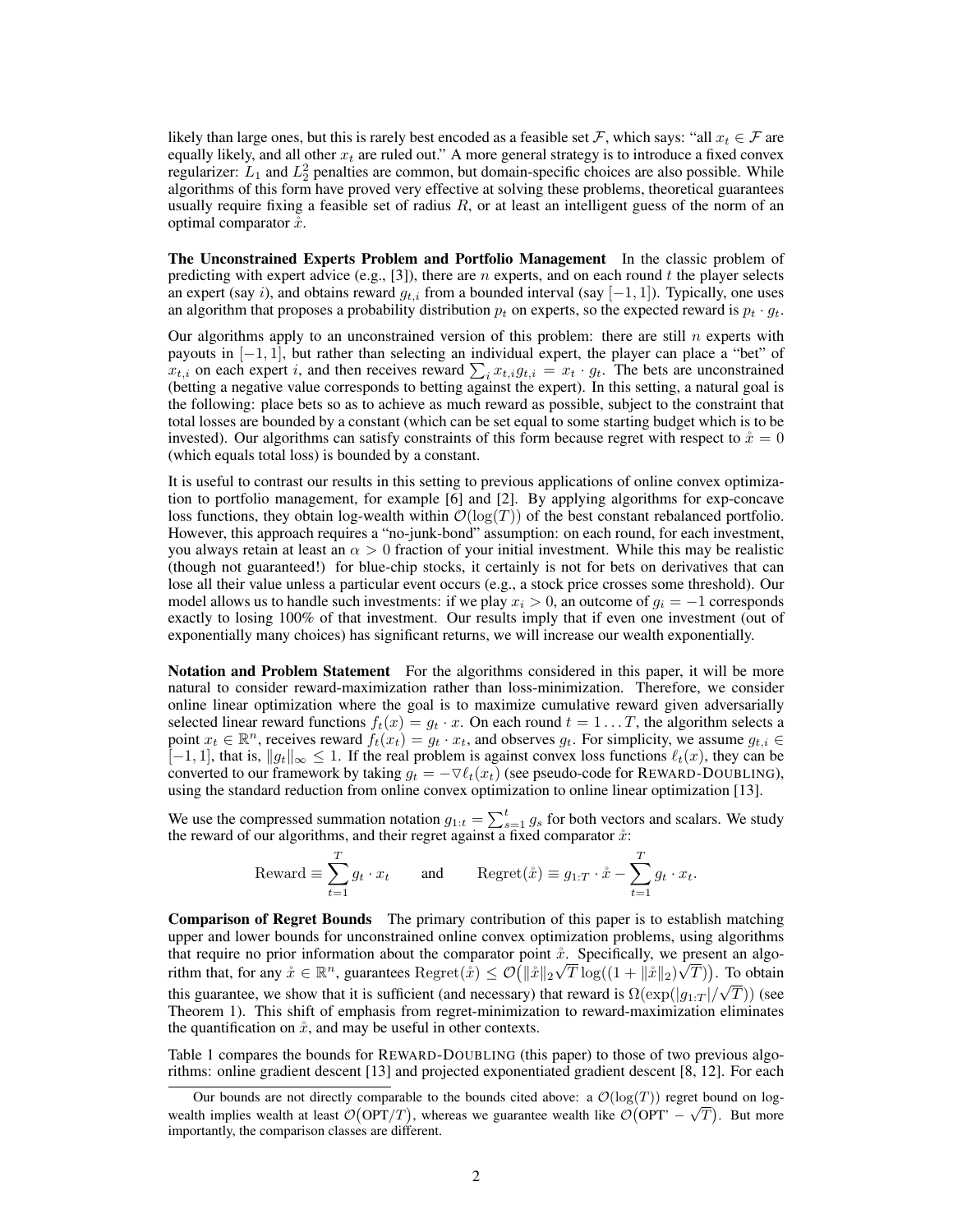Assuming  $||g_t||_2 \leq 1$ :

|                                               | — | $\ \mathring{x}\ _2$         | Arbitrary $\check{x}$                                                     |
|-----------------------------------------------|---|------------------------------|---------------------------------------------------------------------------|
| Gradient Descent, $\eta = \frac{R}{\sqrt{T}}$ |   |                              | $\ \mathring{x}\ _2T$                                                     |
| REWARD-DOUBLING                               |   | $n(1+R)T$<br>$R\sqrt{T}\log$ | ' $\ \hat{x}\ _2\sqrt{T}\log\left(\frac{n(1+\ \hat{x}\ _2)T}{2}\right)$ . |

Assuming  $||g_t||_{\infty} \leq 1$ :

|                    | $\mathring{x}=0$  | $\ \mathring{x}\ _1 \leq R$                          | Arbitrary $\ddot{x}$                                                                  |
|--------------------|-------------------|------------------------------------------------------|---------------------------------------------------------------------------------------|
| Exponentiated G.D. | $R\sqrt{T}\log n$ | $R\sqrt{T\log n}$                                    | $\ \mathring{x}\ _1T$                                                                 |
| REWARD-DOUBLING    |                   | $R\sqrt{T}\log\left(\frac{n(1+R)T}{\epsilon}\right)$ | $\frac{n(1+\ \mathring{x}\ _1)\sqrt{T}}{2}$<br>$\ \mathring{x}\ _1\sqrt{T}\log\left($ |

Table 1: Worst-case regret bounds for various algorithms (up to constant factors). Exponentiated G.D. uses feasible set  $\{x : ||x||_1 \le R\}$ , and REWARD-DOUBLING uses  $\epsilon_i = \frac{\epsilon}{n}$  in both cases.

algorithm, we consider a fixed choice of parameter settings and then look at how regret changes as we vary the comparator point  $\dot{x}$ .

Gradient descent is minimax-optimal [1] when the comparator point is contained in a hypershere whose radius is known in advance ( $\|\hat{x}\|_2 \leq R$ ) and gradients are sparse ( $\|g_t\|_2 \leq 1$ , top table). Exponentiated gradient descent excels when gradients are dense ( $||g_t||_{\infty} \leq 1$ , bottom table) but the comparator point is sparse ( $\|\hat{x}\|_1 \leq R$  for R known in advance). In both these cases, the bounds for REWARD-DOUBLING match those of the previous algorithms up to logarithmic factors, even when they are tuned optimally with knowledge of R.

The advantage of REWARD-DOUBLING shows up when the guess of  $R$  used to tune the competing algorithms turns out to be wrong. When  $\dot{x} = 0$ , REWARD-DOUBLING offers constant regret ing algorithms turns out to be wrong. When  $x = 0$ , KEWARD-DOUBLING offers constant regret compared to  $\Omega(\sqrt{T})$  for the other algorithms. When  $\dot{x}$  can be arbitrary, only REWARD-DOUBLING offers sub-linear regret (and in fact its regret bound is optimal, as shown in Theorem 8).

In order to guarantee constant origin-regret, REWARD-DOUBLING frequently "jumps" back to playing the origin, which may be undesirable in some applications. In Section 4 we introduce SMOOTH-REWARD-DOUBLING, which achieves similar guarantees without resetting to the origin.

Related Work Our work is related, at least in spirit, to the use of a momentum term in stochastic gradient descent for back propagation in neural networks [7, 11, 9]. These results are similar in motivation in that they effectively yield a larger learning rate when many recent gradients point in the same direction.

In Follow-The-Regularized-Leader terms, the exponentiated gradient descent algorithm with unnormalized weights of Kivinen and Warmuth [8] plays  $x_{t+1} = \arg \min_{x \in \mathbb{R}_+^n} g_{1:t} \cdot x + \frac{1}{\eta} (x \log x - x),$ which has closed-form solution  $x_{t+1} = \exp(-\eta g_{1:t})$ . Like our algorithm, this algorithm moves away from the origin exponentially fast, but unlike our algorithm it can incur arbitrarily large regret with respect to  $\dot{x} = 0$ . Theorem 9 shows that no algorithm of this form can provide bounds like the ones proved in this paper.

Hazan and Kale [5] give regret bounds in terms of the variance of the  $g_t$ . Letting  $G = |g_{1:t}|$  and  $H = \sum_{t=1}^{T} g_t^2$ , they prove regret bounds of the form  $\mathcal{O}(\frac{f_t^2}{\sqrt{f_t^2}})$ the variance of the  $y_t$ . Letting  $G = |y_{1:t}|$  and<br>n  $\mathcal{O}(\sqrt{V})$  where  $V = H - G^2/T$ . This result  $H = \sum_{t=1}^{n} y_t$ , they prove regret bounds of the form  $O(\sqrt{v})$  where  $v = H - G/I$ . This result has some similarity to our work in that  $G/\sqrt{T} = \sqrt{H - V}$ , and so if we hold H constant, then has some similarity to our work in that  $G/\sqrt{T} = \sqrt{H} - V$ , and so if we note H constant, then W is low, the critical ratio  $G/\sqrt{T}$  that appears in our bounds is large. However, they consider the case of a known feasible set, and their algorithm (gradient descent with a constant learning rate) cannot obtain bounds of the form we prove.

## 2 Reward and Regret

In this section we present a general result that converts lower bounds on reward into upper bounds on regret, for one-dimensional online linear optimization. In the unconstrained setting, this result will be sufficient to provide guarantees for general *n*-dimensional online convex optimization.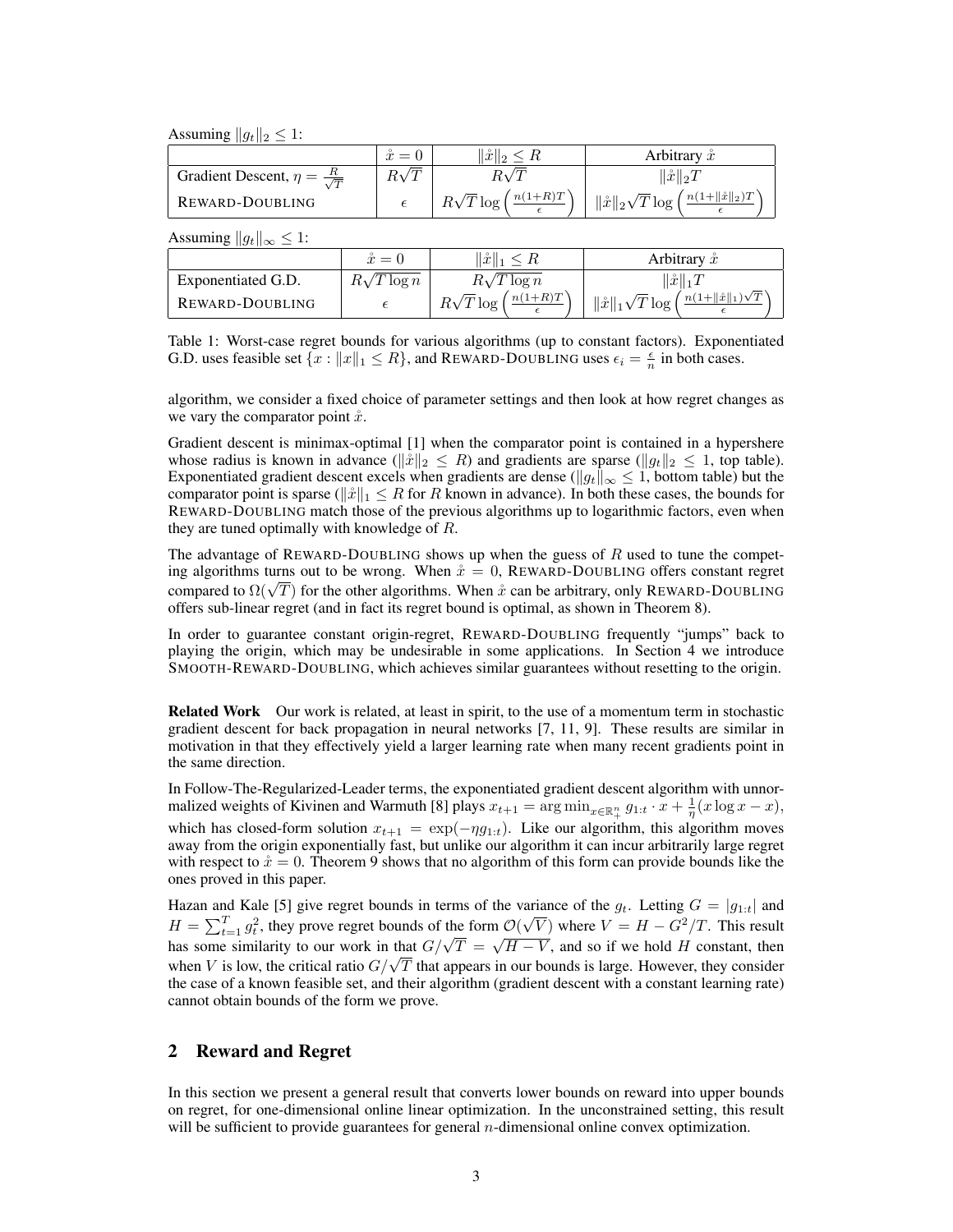Theorem 1. *Consider an algorithm for one-dimensional online linear optimization that, when run on a sequence of gradients*  $g_1, g_2, \ldots, g_T$ *, with*  $g_t \in [-1, 1]$  *for all t, guarantees* 

$$
\text{Reward} \ge \kappa \exp\left(\gamma|g_{1:T}\right|) - \epsilon,\tag{1}
$$

*where*  $\gamma$ ,  $\kappa > 0$  *and*  $\epsilon \geq 0$  *are constants. Then, against any comparator*  $\mathring{x} \in [-R, R]$ *, we have* 

$$
Regret(\mathring{x}) \le \frac{R}{\gamma} \left( \log \left( \frac{R}{\kappa \gamma} \right) - 1 \right) + \epsilon,\tag{2}
$$

*letting*  $0 \log 0 = 0$  *when*  $R = 0$ *. Further, any algorithm with the regret guarantee of Eq.* (2) *must guarantee the reward of Eq.* (1)*.*

We give a proof of this theorem in the appendix. The duality between reward and regret can also be seen as a consequence of the fact that  $exp(x)$  and y log y – y are convex conjugates. The  $\gamma$  term typically contains a dependence on T like  $1/\sqrt{T}$ . This bound holds for all R, and so for some small R the log term becomes negative; however, for real algorithms the  $\epsilon$  term will ensure the regret bound remains positive. The minus one can of course be dropped to simplify the bound further.

#### 3 Gradient Descent with Increasing Learning Rates

In this section we show that allowing the learning rate of gradient descent to sometimes increase leads to novel theoretical guarantees.

To build intuition, consider online linear optimization in one dimension, with gradients  $g_1, g_2, \ldots, g_T$ , all in [−1, 1]. In this setting, the reward of unconstrained gradient descent has a simple closed form:

Lemma 2. *Consider unconstrained gradient descent in one dimension, with learning rate* η*. On round* t, this algorithm plays the point  $x_t = \eta g_{1:t-1}$ . Letting  $G = |g_{1:t}|$  and  $H = \sum_{t=1}^{T} g_t^2$ , the *cumulative reward of the algorithm is exactly*

$$
Reward = \frac{\eta}{2} (G^2 - H).
$$

We give a simple direct proof in Appendix A. Perhaps surprisingly, this result implies that the reward is totally independent of the order of the linear functions selected by the adversary. Examining the expression in Lemma 2, we see that the optimal choice of learning rate  $\eta$  depends fundamentally on two quantities: the absolute value of the sum of gradients  $(G)$ , and the sum of the squared gradients (H). If  $G^2 > H$ , we would like to use as large a learning rate as possible in order to maximize reward. In contrast, if  $G^2 < H$ , the algorithm will obtain negative reward, and the best it can do is to cut its losses by setting  $\eta$  as small as possible.

One of the motivations for this work is the observation that the state-of-the-art online gradient descent algorithms adjust their learning rates based *only* on the observed value of H (or its upper bound T); for example [4, 10]. We would like to increase reward by also accounting for G. But unlike  $H$ , which is monotonically increasing with time,  $G$  can both increase and decrease. This makes simple **guess-and-doubling tricks fail** when applied to  $G$ , and necessitates a more careful approach.

#### 3.1 Analysis in One Dimension

In this section we analyze algorithm REWARD-DOUBLING-1D (Algorithm 1), which consists of a series of epochs. We suppose for the moment that an upper bound  $\bar{H}$  on  $H = \sum_{t=1}^{T} g_t^2$  is known in advance. In the first epoch, we run gradient descent with a small initial learning rate  $\eta = \eta_1$ . Whenever the total reward accumulated in the current epoch reaches  $\eta H$ , we double  $\eta$  and start a new epoch (returning to the origin and forgetting all previous gradients except the most recent one).

**Lemma 3.** Applied to a sequence of gradients  $g_1, g_2, \ldots, g_T$ , all in  $[-1, 1]$ , where  $H = \sum_{t=1}^{T} g_t^2 \leq$  $\bar{H}$ , REWARD-DOUBLING-1D *obtains reward satisfying* 

$$
\text{Reward} = \sum_{t=1}^{T} x_t g_t \ge \frac{1}{4} \eta_1 \bar{H} \exp\left(a \frac{|g_{1:T}|}{\sqrt{\bar{H}}}\right) - \eta_1 \bar{H},\tag{3}
$$

*for*  $a = \log(2)$ √ 3*.*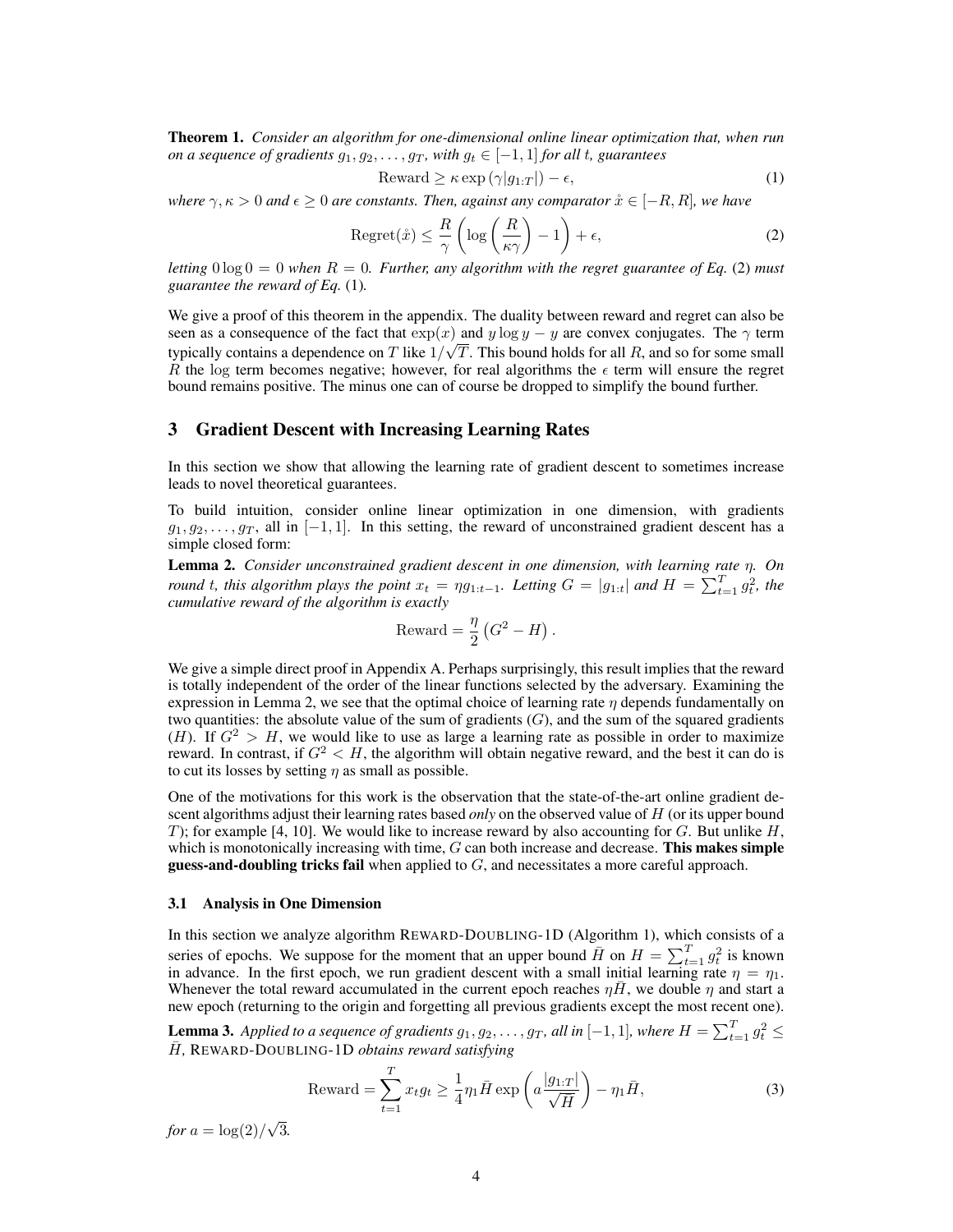| <b>Algorithm 1 REWARD-DOUBLING-1D</b>                                       | <b>Algorithm 2 REWARD-DOUBLING</b>                    |
|-----------------------------------------------------------------------------|-------------------------------------------------------|
| <b>Parameters:</b> initial learning rate $\eta_1$ , upper                   | <b>Parameters:</b> maximum origin-regret $\epsilon_i$ |
| bound $\bar{H} \geq \sum_{t=1}^{T} g_t^2$ .                                 | for $1 \leq i \leq n$ .                               |
| Initialize $x_1 \leftarrow 0$ , $i \leftarrow 1$ , and $Q_1 \leftarrow 0$ . | <b>for</b> $i = 1, 2, , n$ <b>do</b>                  |
| <b>for</b> $t = 1, 2, , T$ <b>do</b>                                        | Let $A_i$ be a copy of algorithm                      |
| Play $x_t$ , and receive reward $x_t q_t$ .                                 | REWARD-DOUBLING-1D-GUESS                              |
| $Q_i \leftarrow Q_i + x_t q_t.$                                             | (see Theorem 4), with parameter $\epsilon_i$ .        |
| if $Q_i < \eta_i H$ then                                                    | for $t = 1, 2, , T$ do                                |
| $x_{t+1} \leftarrow x_t + \eta_i q_t.$                                      | Play $x_t$ , with $x_{t,i}$ selected by $A_i$ .       |
| else                                                                        | Receive gradient vector $g_t = -\nabla f_t(x_t)$ .    |
| $i \leftarrow i+1$ .                                                        | <b>for</b> $i = 1, 2, , n$ <b>do</b>                  |
| $\eta_i \leftarrow 2\eta_{i-1}; Q_i \leftarrow 0.$                          | Feed back $g_{t,i}$ to $A_i$ .                        |
| $x_{t+1} \leftarrow 0 + \eta_i g_t.$                                        |                                                       |

*Proof.* Suppose round  $T$  occurs during the  $k$ 'th epoch. Because epoch  $i$  can only come to an end if  $Q_i \geq \eta_i \overline{H}$ , where  $\eta_i = 2^{i-1}\eta_1$ , we have

$$
\text{Reward} = \sum_{i=1}^{k} Q_i \ge \left(\sum_{i=1}^{k-1} 2^{i-1} \eta_1 \bar{H}\right) + Q_k = \left(2^{k-1} - 1\right) \eta_1 \bar{H} + Q_k \,. \tag{4}
$$

We now lower bound  $Q_k$ . For  $i = 1, ..., k$  let  $t_i$  denote the round on which  $Q_i$  is initialized to 0, with  $t_1 \equiv 1$ , and define  $t_{k+1} \equiv T$ . By construction,  $Q_i$  is the total reward of a gradient descent algorithm that is active on rounds  $t_i$  through  $t_{i+1}$  inclusive, and that uses learning rate  $\eta_i$  (note that on round  $t_i$ , this algorithm gets 0 reward and we initialize  $Q_i$  to 0 on that round). Thus, by Lemma 2, we have that for any  $i$ ,

$$
Q_i = \frac{\eta_i}{2} \left( (g_{t_i:t_{i+1}})^2 - \sum_{s=t_i}^{t_{i+1}} g_s^2 \right) \geq -\frac{\eta_i}{2} \bar{H}.
$$

Applying this bound to epoch k, we have  $Q_k \ge -\frac{1}{2}\eta_k \bar{H} = -2^{k-2}\eta_1 \bar{H}$ . Substituting into (4) gives

$$
\text{Reward} \ge \eta_1 \bar{H} (2^{k-1} - 1 - 2^{k-2}) = \eta_1 \bar{H} (2^{k-2} - 1) \,. \tag{5}
$$

We now show that  $k \ge \frac{|g_1|}{\sqrt{3H}}$ . At the end of round  $t_{i+1} - 1$ , we must have had  $Q_i < \eta_i \bar{H}$  (otherwise epoch  $i + 1$  would have begun earlier). Thus, again using Lemma 2,

$$
\frac{\eta_i}{2}\left((g_{t_i:t_{i+1}-1})^2 - \bar{H}\right) \le \eta_i \bar{H}
$$

so  $|g_{t_i:t_{i+1}-1}| \leq \sqrt{3\bar{H}}$ . Thus,

$$
|g_{1:T}| \leq \sum_{i=1}^k |g_{t_i:t_{i+1}-1}| \leq k\sqrt{3\bar{H}}.
$$

Rearranging gives  $k \geq \frac{|g_{1:T}|}{\sqrt{3H}}$ , and combining with Eq. (5) proves the lemma.

We can now apply Theorem 1 to the reward (given by Eq. (3)) of REWARD-DOUBLING-1D to show

$$
\text{Regret}(\mathring{x}) \le bR\sqrt{\bar{H}} \left( \log \left( \frac{4Rb\sqrt{\bar{H}}}{\eta_1} \right) - 1 \right) + \eta_1 \bar{H} \tag{6}
$$

 $\Box$ 

for any  $\mathring{x} \in [-R, R]$ , where  $b = a^{-1} = \sqrt{ }$  $3/\log(2) < 2.5$ . When the feasible set is also fixed in advance, online gradient descent with a fixed learning obtains a regret bound of  $\mathcal{O}(R)$ √ T). Suppose we use the estimate  $\bar{H} = T$ . By choosing  $\eta_1 = \frac{1}{T}$ , we guarantee constant regret against the origin,  $\mathring{x} = 0$  (equivalently, constant total loss). Further, for *any* feasible set of radius R, we still have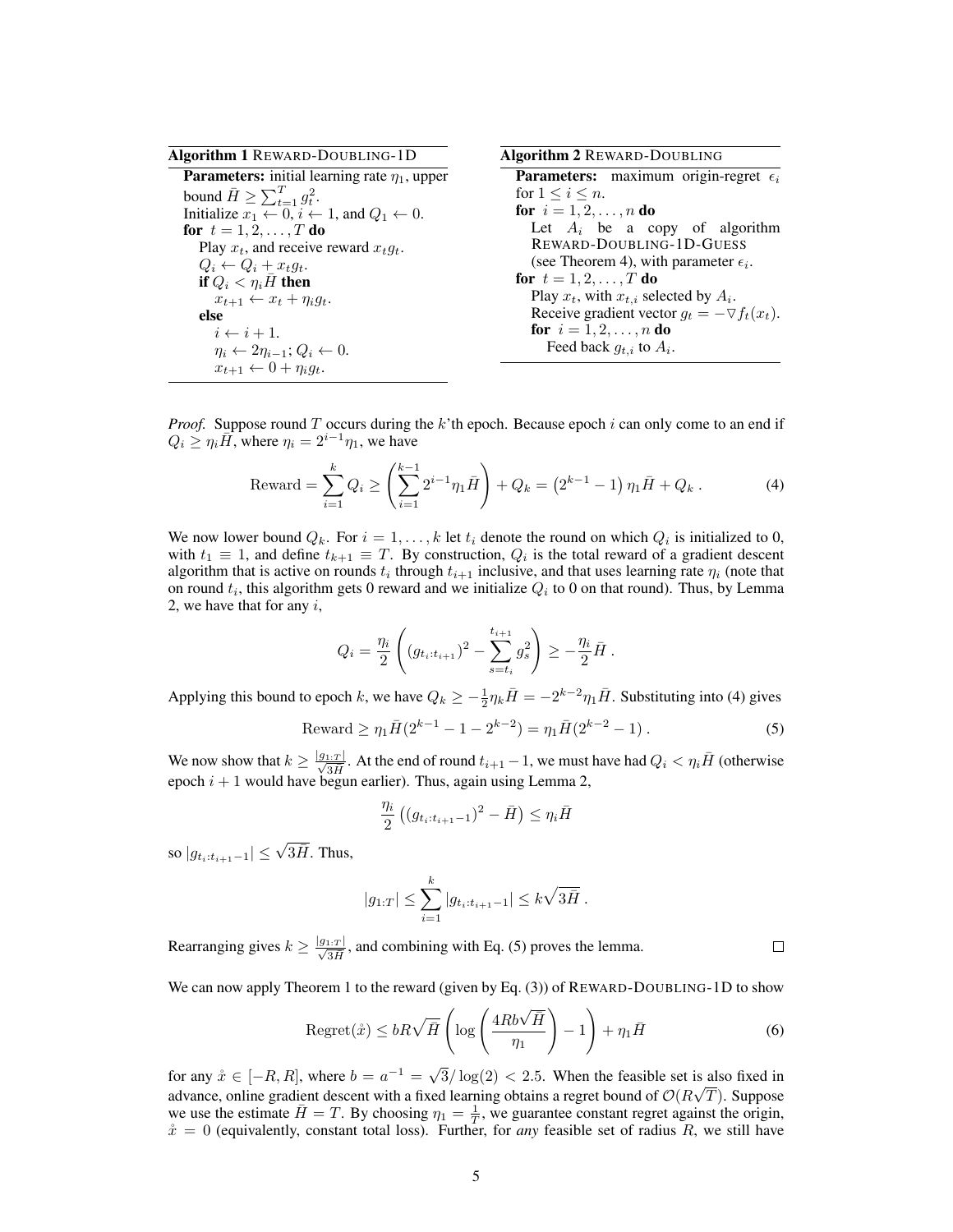worst-case regret of at most  $\mathcal{O}(R)$ √  $T \log((1 + R)T)$ , which is only modestly worse than that of gradient descent with the optimal  $R$  known in advance.

The need for an upper bound  $H$  can be removed using a standard guess-and-doubling approach, at the cost of a constant factor increase in regret (see appendix for proof).

Theorem 4. *Consider algorithm* REWARD-DOUBLING-1D-GUESS*, which behaves as follows. On*  $e$ *ach era i, the algorithm runs* REWARD-DOUBLING-1D *with an upper bound of*  $\bar{H}_i = 2^{i-1}$ , and initial learning rate  $\eta_1^i = \epsilon 2^{-2i}$ . An era ends when  $\bar{H}_i$  is no longer an upper bound on the sum of *squared gradients seen during that era. Letting*  $c = \frac{\sqrt{2}}{\sqrt{2}}$ 2−1 *, this algorithm has regret at most*

Regret 
$$
\leq cR\sqrt{H+1}\left(\log\left(\frac{R}{\epsilon}(2H+2)^{5/2}\right)-1\right)+\epsilon.
$$

#### 3.2 Extension to  $n$  dimensions

To extend our results to general online convex optimization, it is sufficient to run a separate copy of REWARD-DOUBLING-1D-GUESS for each coordinate, as is done in REWARD-DOUBLING (Algorithm 2). The key to the analysis of this algorithm is that overall regret is simply the sum of regret on  $n$  one-dimensional subproblems which can be analyzed independently.

**Theorem 5.** Given a sequence of convex loss functions  $f_1, f_2, \ldots, f_T$  from  $\mathbb{R}^n$  to  $\mathbb{R}$ , REWARD-DOUBLING with  $\epsilon_i = \frac{\epsilon}{n}$  has regret bounded by

$$
\text{Regret}(\mathring{x}) \le \epsilon + c \sum_{i=1}^{n} |\mathring{x}_i| \sqrt{H_i + 1} \left( \log \left( \frac{n}{\epsilon} |\mathring{x}_i| (2H_i + 2)^{5/2} \right) - 1 \right)
$$
  

$$
\le \epsilon + c ||\mathring{x}||_2 \sqrt{H + n} \left( \log \left( \frac{n}{\epsilon} ||\mathring{x}||_2^2 (2H + 2)^{5/2} \right) - 1 \right)
$$
  
for  $c = \frac{\sqrt{2}}{\sqrt{2} - 1}$ , where  $H_i = \sum_{t=1}^{T} g_{t,i}^2$  and  $H = \sum_{t=1}^{T} ||g_t||_2^2$ .

*Proof.* Fix a comparator  $\dot{x}$ . For any coordinate i, define

Regret<sub>i</sub> = 
$$
\sum_{t=1}^{T} \dot{x}_i g_{t,i} - \sum_{t=1}^{T} x_{t,i} g_{t,i}
$$
.

Observe that

$$
\sum_{i=1}^{n} \text{Regret}_{i} = \sum_{t=1}^{T} \mathring{x} \cdot g_{t} - \sum_{t=1}^{T} x_{t} \cdot g_{t} = \text{Regret}(\mathring{x}) .
$$

Furthermore,  $\text{Regret}_i$  is simply the regret of REWARD-DOUBLING-1D-GUESS on the gradient sequence  $g_{1,i}, g_{2,i}, \ldots, g_{T,i}$ . Applying the bound of Theorem 4 to each  $\text{Regret}_i$  term completes the proof of the first inequality. For the second inequality, let  $\vec{H}$  be a vector whose  $i^{th}$  component is  $\overline{H_i+1}$ , and let  $\vec{x} \in \mathbb{R}^n$  where  $\vec{x}_i = |\dot{x}_i|$ . Using the Cauchy-Schwarz inequality, we have

$$
\sum_{i=1}^n |\mathring{x}_i| \sqrt{H_i+1} = \vec{x} \cdot \vec{H} \le ||\mathring{x}||_2 ||\vec{H}||_2 = ||\mathring{x}||_2 \sqrt{H+n} .
$$

This, together with the fact that  $\log(|\mathring{x}_i|(2H_i+2)^{5/2}) \leq \log(||\mathring{x}||_2^2(2H+2)^{5/2})$ , suffices to prove second inequality.  $\Box$ 

In some applications, *n* is not known in advance. In this case, we can set  $\epsilon_i = \frac{\epsilon}{i^2}$  for the *i*th coordinate we encounter, and get the same bound up to constant factors.

## 4 An Epoch-Free Algorithm

In this section we analyze SMOOTH-REWARD-DOUBLING, a simple algorithm that achieves bounds comparable to those of Theorem 4, without guessing-and-doubling. We consider only the 1-d problem, as the technique of Theorem 5 can be applied to extend to n dimensions. Given a parameter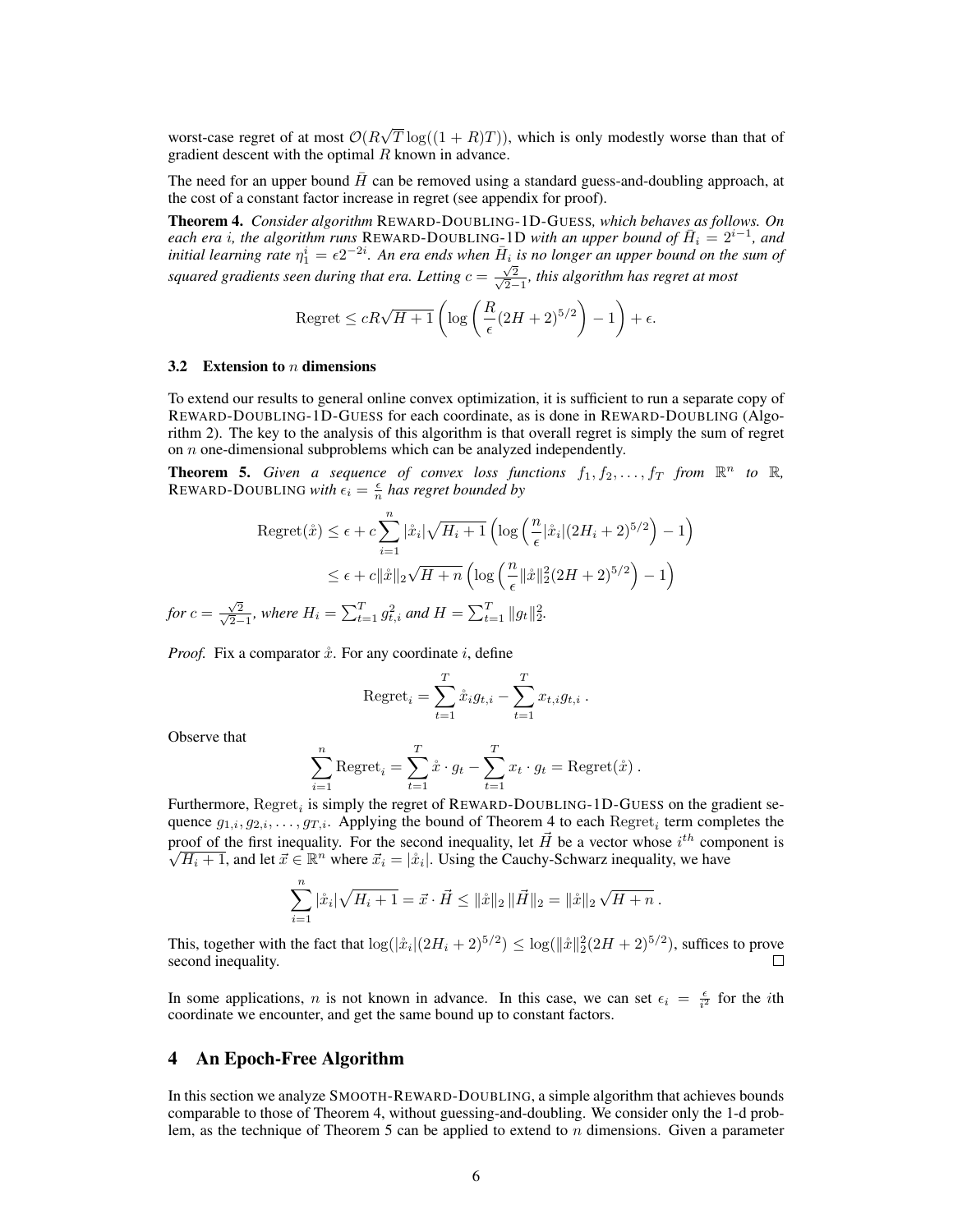$\eta > 0$ , we achieve

$$
\text{Regret} \leq R\sqrt{T}\left(\log\left(\frac{RT^{3/2}}{\eta}\right) - 1\right) + 1.76\eta,\tag{7}
$$

for all T and R, which is better (by constant factors) than Theorem 4 when  $g_t \in \{-1,1\}$  (which implies  $T = H$ ). The bound can be worse on a problems where  $H < T$ .

The idea of the algorithm is to maintain the invariant that our cumulative reward, as a function of  $g_{1:t}$  and t, satisfies Reward  $\geq N(g_{1:t}, t)$ , for some fixed function N. Because reward changes by  $q_t x_t$  on round t, it suffices to guarantee that for any  $q \in [-1, 1]$ ,

$$
N(g_{1:t}, t) + gx_{t+1} \ge N(g_{1:t} + g, t + 1)
$$
\n(8)

where  $x_{t+1}$  is the point the algorithm plays on round  $t + 1$ , and we assume  $N(0, 1) = 0$ .

This inequality is approximately satisfied (for small  $q$ ) if we choose

$$
x_{t+1} = \frac{\partial N(g_{1:t} + g, t)}{\partial g} \approx \frac{N(g_{1:t} + g, t) - N(g_{1:t}, t)}{g} \approx \frac{N(g_{1:t} + g, t + 1) - N(g_{1:t}, t)}{g}.
$$

This suggests that if we want to maintain reward at least  $N(g_{1:t}, t) = \frac{1}{t} (\exp(|g_{1:t}|/$ √  $\overline{t})-1)$  , we should set  $x_{t+1} \approx \text{sign}(g_{1:t})t^{-3/2} \exp\left(\frac{|g_{1:t}|}{\sqrt{t}}\right)$ . The following theorem (proved in the appendix) provides an inductive analysis of an algorithm of this form.

**Theorem 6.** *Fix a sequence of reward functions*  $f_t(x) = g_t x$  *with*  $g_t \in [-1, 1]$ *, and let*  $G_t = |g_{1:t}|$ *. We consider* SMOOTH-REWARD-DOUBLING, which plays 0 *on round* 1 *and whenever*  $G_t = 0$ ; *otherwise, it plays*

$$
x_{t+1} = \eta \text{sign}(g_{1:t}) B(G_t, t+5)
$$
\n(9)

*with* η > 0 *a learning-rate parameter and*

$$
B(G,t) = \frac{1}{t^{3/2}} \exp\left(\frac{G}{\sqrt{t}}\right). \tag{10}
$$

*Then, at the end of each round* t*, this algorithm has*

$$
\text{Reward}(t) \ge \eta \frac{1}{t+5} \exp\left(\frac{G_t}{\sqrt{t+5}}\right) - 1.76\eta.
$$

Two main technical challenges arise in the proof: first, we prove a result like Eq. (8) for  $N(g_{1:t}, t) = (g(t))$  $(1/t)$  exp  $(|g_{1:t}|/\sqrt{t})$ . However, this Lemma only holds for  $t \ge 6$  and when the sign of  $g_{1:t}$  doesn't change. We account for this by showing that a small modification to  $N$  (costing only a constant over all rounds) suffices.

By running this algorithm independently for each coordinate using an appropriate choice of  $\eta$ , one can obtain a guarantee similar to that of Theorem 5.

#### 5 Lower Bounds

As with our previous results, it is sufficient to show a lower bound in one dimension, as it can then be replicated independently in each coordinate to obtain an n dimensional bound. Note that our lower bound contains the factor  $\log(|\mathring{x}|\sqrt{T})$ , which can be negative when  $\mathring{x}$  is small relative to T, hence it is important to hold  $\hat{x}$  fixed and consider the behavior as  $T \to \infty$ . Here we give only a proof sketch; see Appendix A for the full proof.

Theorem 7. *Consider the problem of unconstrained online linear optimization in one dimension, and an online algorithm that guarantees origin-regret at most*  $\epsilon$ *. Then, for any fixed comparator*  $\hat{x}$ *, and any integer*  $T_0$ , there exists a gradient sequence  $\{g_t\} \in [-1,1]^T$  of length  $T \geq T_0$  for which *the algorithm's regret satisfies*

$$
\text{Regret}(\mathring{x}) \geq 0.336 |\mathring{x}| \sqrt{T \log \left( \frac{|\mathring{x}| \sqrt{T}}{\epsilon} \right)} \,.
$$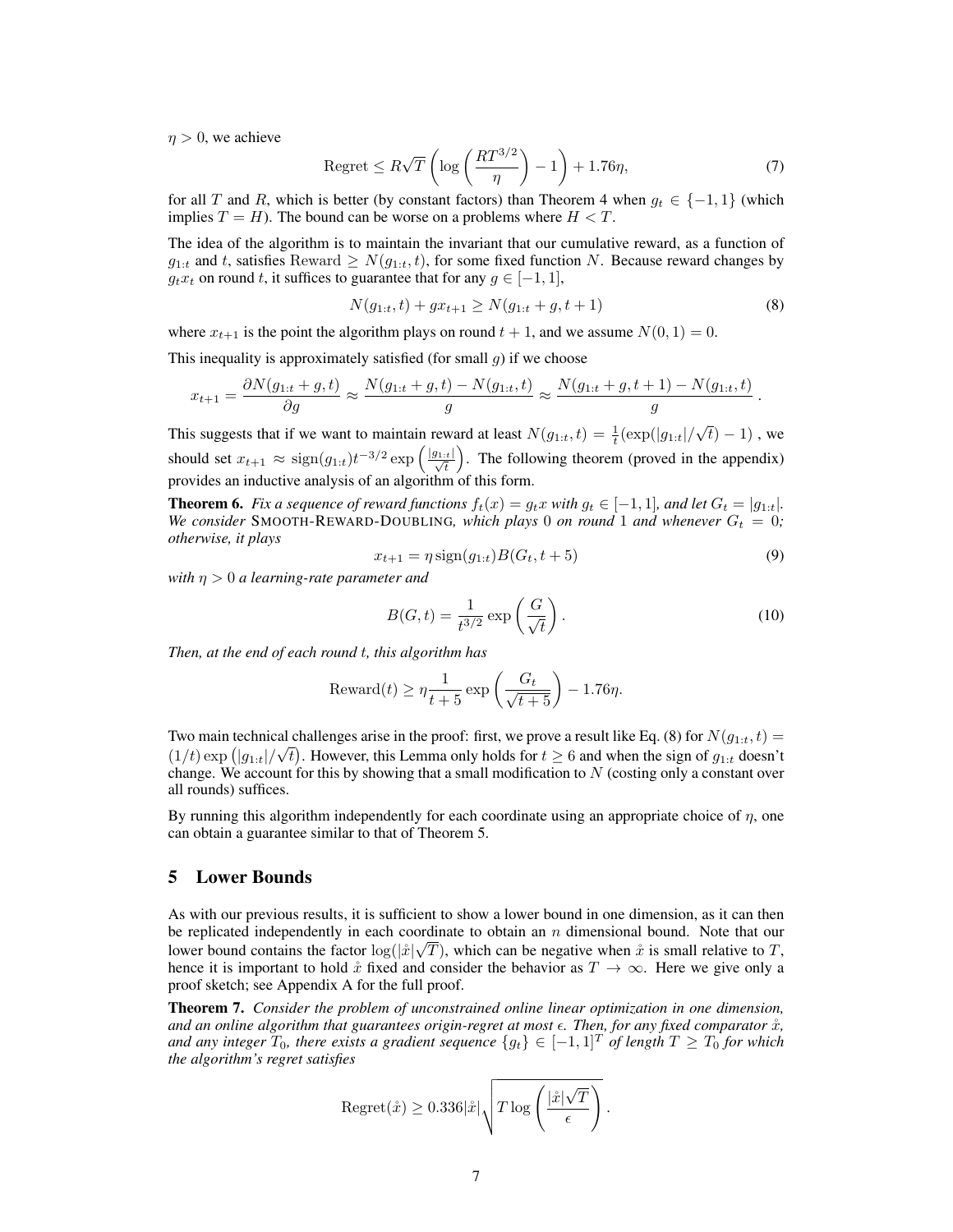*Proof.* (Sketch) Assume without loss of generality that  $\hat{x} > 0$ . Let Q be the algorithm's reward when each  $g_t$  is drawn independently uniformly from  $\{-1, 1\}$ . We have  $E[Q] = 0$ , and because the algorithm guarantees origin-regret at most  $\epsilon$ , we have  $Q \ge -\epsilon$  with probability 1. Letting  $G = g_{1:T}$ , it follows that for any threshold  $Z = Z(T)$ ,

$$
0 = E[Q]
$$
  
= E[Q|G < Z] \cdot Pr[G < Z] + E[Q|G \ge Z] \cdot Pr[G \ge Z]  
\ge -\epsilon Pr[G < Z] + E[Q|G \ge Z] \cdot Pr[G \ge Z]  
> -\epsilon + E[Q|G \ge Z] \cdot Pr[G \ge Z].

Equivalently,

$$
\mathrm{E}[Q|G\geq Z] < \frac{\epsilon}{\Pr[G\geq Z]} \, .
$$

We choose  $Z(T) = \sqrt{kT}$ , where  $k = \left| \log(\frac{R\sqrt{T}}{\epsilon})/ \log(p^{-1}) \right|$ . Here  $R = |\hat{x}|$  and  $p > 0$  is a constant chosen using binomial distribution lower bounds so that  $Pr[G \geq Z] \geq p^k$ . This implies

$$
E[Q|G \ge Z] < \epsilon p^{-k} = \epsilon \exp\left(k \log p^{-1}\right) \le R\sqrt{T} \,.
$$

This implies there exists a sequence with  $G \ge Z$  and  $Q < R\sqrt{T}$ . On this sequence, regret is at least  $G\mathring{x} - Q \geq R\sqrt{kT} - R\sqrt{T} = \Omega(R\sqrt{kT}).$ П

**Theorem 8.** Consider the problem of unconstrained online linear optimization in  $\mathbb{R}^n$ , and consider an online algorithm that guarantees origin-regret at most  $\epsilon$ . For any radius R, and any  $T_0$ , there exists a gradient sequence gradient sequence  $\{g_t\} \in ([-1,1]^n)^T$  of length  $T \geq T_0$ , and a comparator  $\hat{x}$  with  $\|\hat{x}\|_1 = R$ , for which the algorithm's regret satisfies

$$
\text{Regret}(\mathring{x}) \geq 0.336 \sum_{i=1}^{n} |\mathring{x}_i| \sqrt{T \log \left( \frac{|\mathring{x}_i| \sqrt{T}}{\epsilon} \right)}.
$$

*Proof.* For each coordinate i, Theorem 7 implies that there exists a  $T \geq T_0$  and a sequence of gradients  $g_{t,i}$  such that

$$
\sum_{t=1}^{T} \mathring{x}_i g_{t,i} - \sum_{t=1}^{T} x_{t,i} g_{t,i} \geq 0.336 |\mathring{x}_i| \sqrt{T \log \left( \frac{|\mathring{x}_i| \sqrt{T}}{\epsilon} \right)}.
$$

(The proof of Theorem 7 makes it clear that we can use the same  $T$  for all i.) Summing this inequality across all  $n$  coordinates then gives the regret bound stated in the theorem. П

The following theorem presents a stronger negative result for Follow-the-Regularized-Leader algorithms with a fixed regularizer: for any such algorithm that guarantees origin-regret at most  $\epsilon_T$  after T rounds, worst-case regret with respect to any point outside  $[-\epsilon_T, \epsilon_T]$  grows linearly with T.

Theorem 9. *Consider a Follow-The-Regularized-Leader algorithm that sets*

$$
x_t = \argmin_x (g_{1:t-1}x + \psi_T(x))
$$

*where*  $\psi_T$  *is a convex, non-negative function with*  $\psi_T(0) = 0$ *. Let*  $\epsilon_T$  *be the maximum origin-regret incurred by the algorithm on a sequence of*  $T$  *gradients. Then, for any*  $\hat{x}$  *with*  $|\hat{x}| > \epsilon_T$ *, there exists a sequence of*  $T$  *gradients such that the algorithm's regret with respect to*  $\mathring{x}$  *is at least*  $\frac{T-1}{2}(|\mathring{x}| - \epsilon_T)$ .

In fact, it is clear from the proof that the above result holds for any algorithm that selects  $x_{t+1}$  purely as a function of  $g_{1:t}$  (in particular, with no dependence on t).

### 6 Future Work

This work leaves open many interesting questions. It should be possible to apply our techniques to problems that do have constrained feasible sets; for example, it is natural to consider the unconstrained experts problem on the positive orthant. While we believe this extension is straightforward, handling arbitrary non-axis-aligned constraints will be more difficult. Another possibility is to develop an algorithm with bounds in terms of  $H$  rather than  $T$  that doesn't use a guess and double approach.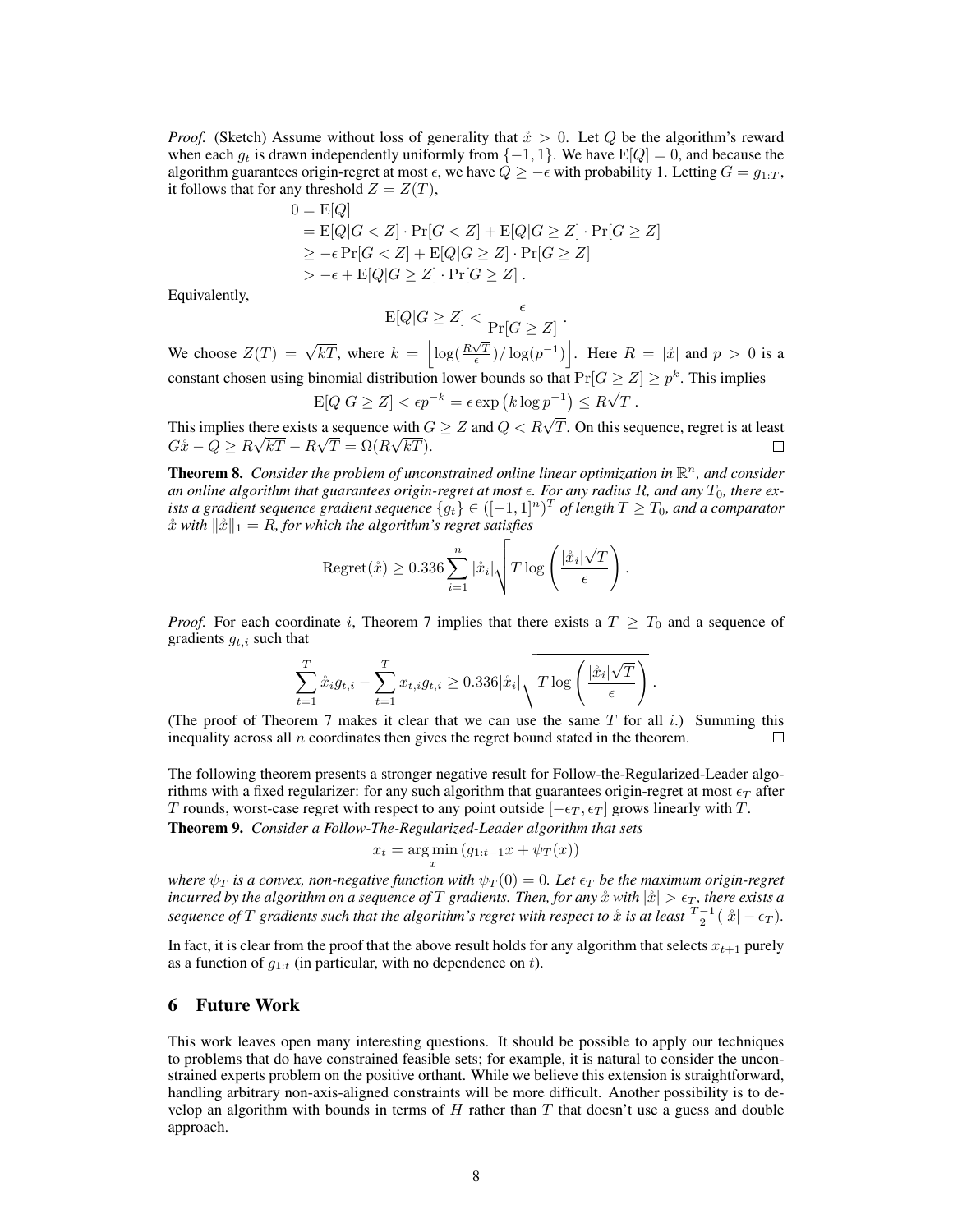## **References**

- [1] Jacob Abernethy, Peter L. Bartlett, Alexander Rakhlin, and Ambuj Tewari. Optimal strategies and minimax lower bounds for online convex games. In *COLT*, 2008.
- [2] Amit Agarwal, Elad Hazan, Satyen Kale, and Robert E. Schapire. Algorithms for portfolio management based on the Newton method. In *ICML*, 2006.
- [3] Nicolò Cesa-Bianchi and Gabor Lugosi. *Prediction, Learning, and Games*. Cambridge University Press, New York, NY, USA, 2006. ISBN 0521841089.
- [4] John Duchi, Elad Hazan, and Yoram Singer. Adaptive subgradient methods for online learning and stochastic optimization. In *COLT*, 2010.
- [5] Elad Hazan and Satyen Kale. Extracting certainty from uncertainty: Regret bounded by variation in costs. In *COLT*, 2008.
- [6] Elad Hazan and Satyen Kale. On stochastic and worst-case models for investing. In *Advances in Neural Information Processing Systems 22*. 2009.
- [7] Robert A. Jacobs. Increased rates of convergence through learning rate adaptation. *Neural Networks*, 1987.
- [8] Jyrki Kivinen and Manfred Warmuth. Exponentiated Gradient Versus Gradient Descent for Linear Predictors. *Journal of Information and Computation*, 132, 1997.
- [9] Todd K. Leen and Genevieve B. Orr. Optimal stochastic search and adaptive momentum. In *NIPS*, 1993.
- [10] H. Brendan McMahan and Matthew Streeter. Adaptive bound optimization for online convex optimization. In *COLT*, 2010.
- [11] Barak Pearlmutter. Gradient descent: Second order momentum and saturating error. In *NIPS*, 1991.
- [12] Shai Shalev-Shwartz. Online learning and online convex optimization. *Foundations and Trends in Machine Learning*, 4(2):107–194, 2012.
- [13] Martin Zinkevich. Online convex programming and generalized infinitesimal gradient ascent. In *ICML*, 2003.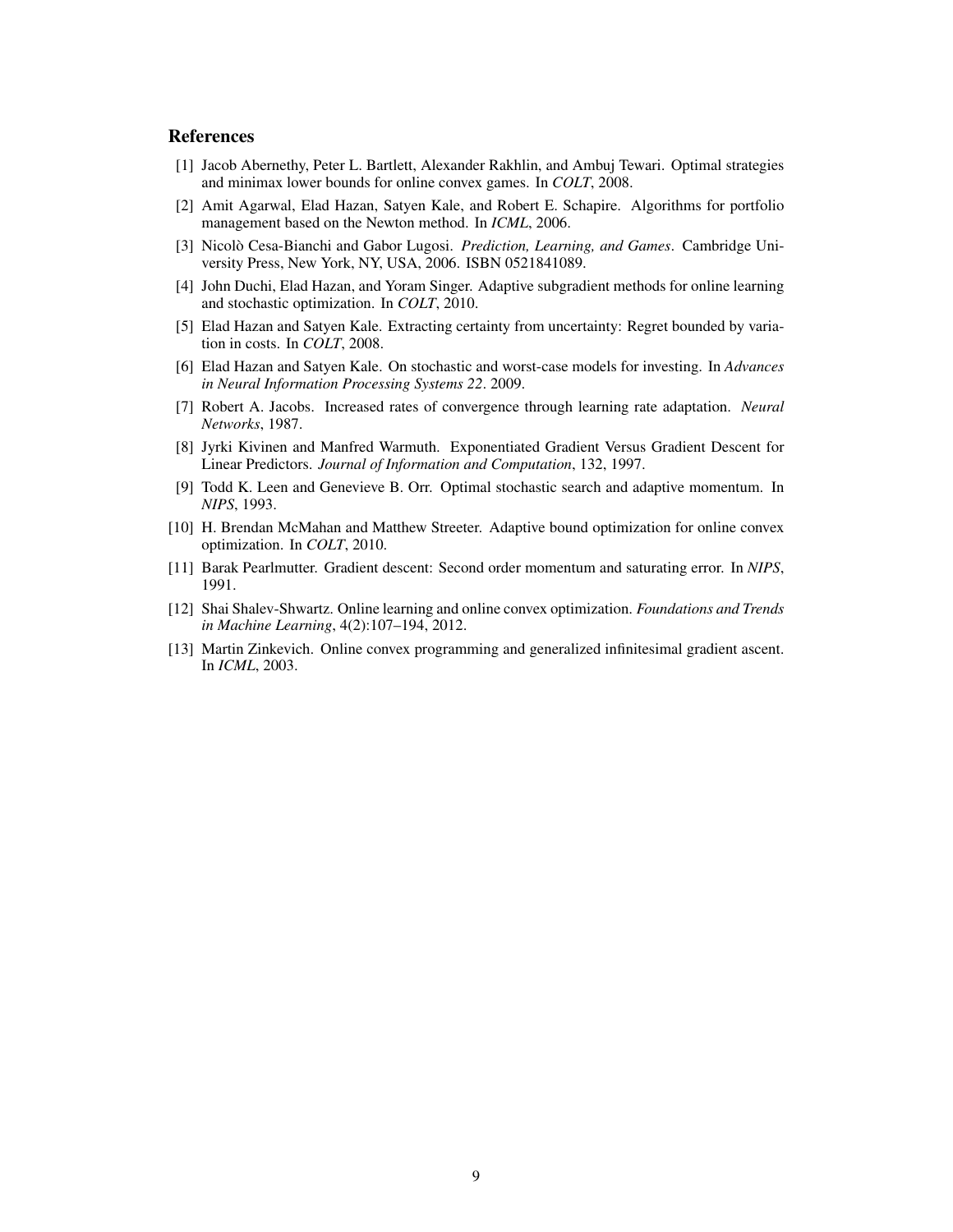## A Proofs

This appendix gives the proofs omitted in the body of the paper, with the corresponding lemmas and theorems restated for convenience.

Theorem 1. *Consider an algorithm for one-dimensional online linear optimization that, when run on a sequence of gradients*  $q_1, q_2, \ldots, q_T$ *, with*  $q_t \in [-1, 1]$  *for all t, guarantees* 

$$
Reward \ge \kappa \exp\left(\gamma|g_{1:T}|\right) - \epsilon,\tag{1}
$$

*where*  $\gamma, \kappa > 0$  *and*  $\epsilon \geq 0$  *are constants. Then, against any comparator*  $\mathring{x} \in [-R, R]$ *, we have* 

$$
Regret(\mathring{x}) \le \frac{R}{\gamma} \left( \log \left( \frac{R}{\kappa \gamma} \right) - 1 \right) + \epsilon,\tag{2}
$$

*letting*  $0 \log 0 = 0$  *when*  $R = 0$ *. Further, any algorithm with the regret guarantee of Eq.* (2) *must guarantee the reward of Eq.* (1)*.*

*Proof.* Let  $G_T = |g_{1:T}|$ . By definition, given the reward guarantee of Eq. (1) we have

$$
Regret \le RG_T - \kappa \exp\left(\gamma G_T\right) + \epsilon. \tag{11}
$$

If  $R = 0$ , then Eq. (2) follows immediately. Otherwise, note this is a concave function in  $G_T$ , and setting the first derivative equal to zero shows

$$
G^* = \frac{1}{\gamma} \log \left( \frac{R}{\gamma \kappa} \right).
$$

maximizes regret (for large enough R we could have  $G^* > T$ , and so this  $G^*$  is not actually achievable by the adversary, but this is fine for lower bounding regret). Plugging  $G^*$  into Eq. (11) and simplifying yields the bound of Eq. (2). For the second claim, suppose Eq. (2) holds. Then, again by definition, we must have

$$
\text{Reward} \ge RG - \frac{R}{\gamma} \log \left( \frac{R}{\gamma \kappa} \right) + \frac{R}{\gamma} - \epsilon. \tag{12}
$$

This bound is a concave function of R, and since it holds for any  $R \geq 0$  by assumption, we can choose the R that maximizes the bound, namely  $R^* = \gamma \kappa \exp(\gamma G)$ . Note

$$
\frac{R^*}{\gamma} \log \left( \frac{R^*}{\gamma \kappa} \right) = \frac{R^*}{\gamma} \log \left( \exp \left( \gamma G \right) \right) = R^* G,
$$

and so plugging  $R^*$  into Eq. (12) yields

$$
{\rm Reward} \ge \frac{1}{\gamma} R^* - \epsilon = \kappa \exp(\gamma G) - \epsilon.
$$

 $\Box$ 

Lemma 2. *Consider unconstrained gradient descent in one dimension, with learning rate* η*. On round* t, this algorithm plays the point  $x_t = \eta g_{1:t-1}$ . Letting  $G = |g_{1:t}|$  and  $H = \sum_{t=1}^{T} g_t^2$ , the *cumulative reward of the algorithm is exactly*

$$
Reward = \frac{\eta}{2} (G^2 - H).
$$

*Proof.* The algorithm's cumulative reward after T rounds is

$$
\sum_{t=1}^{T} x_t g_t = \sum_{t=1}^{T} g_t \eta g_{1:t-1} = \frac{\eta}{2} \left( (g_{1:T})^2 - \sum_{t=1}^{T} g_t^2 \right) . \tag{13}
$$

To verify the second equality, note that  $(g_{1:T})^2 - (g_{1:T-1})^2 = g_T^2 + 2g_T(g_{1:T-1})$ , so on round T the right hand side increases by  $\eta g_T(g_{1:T-1})$ , as does the left hand side. The equality then follows by induction on T. □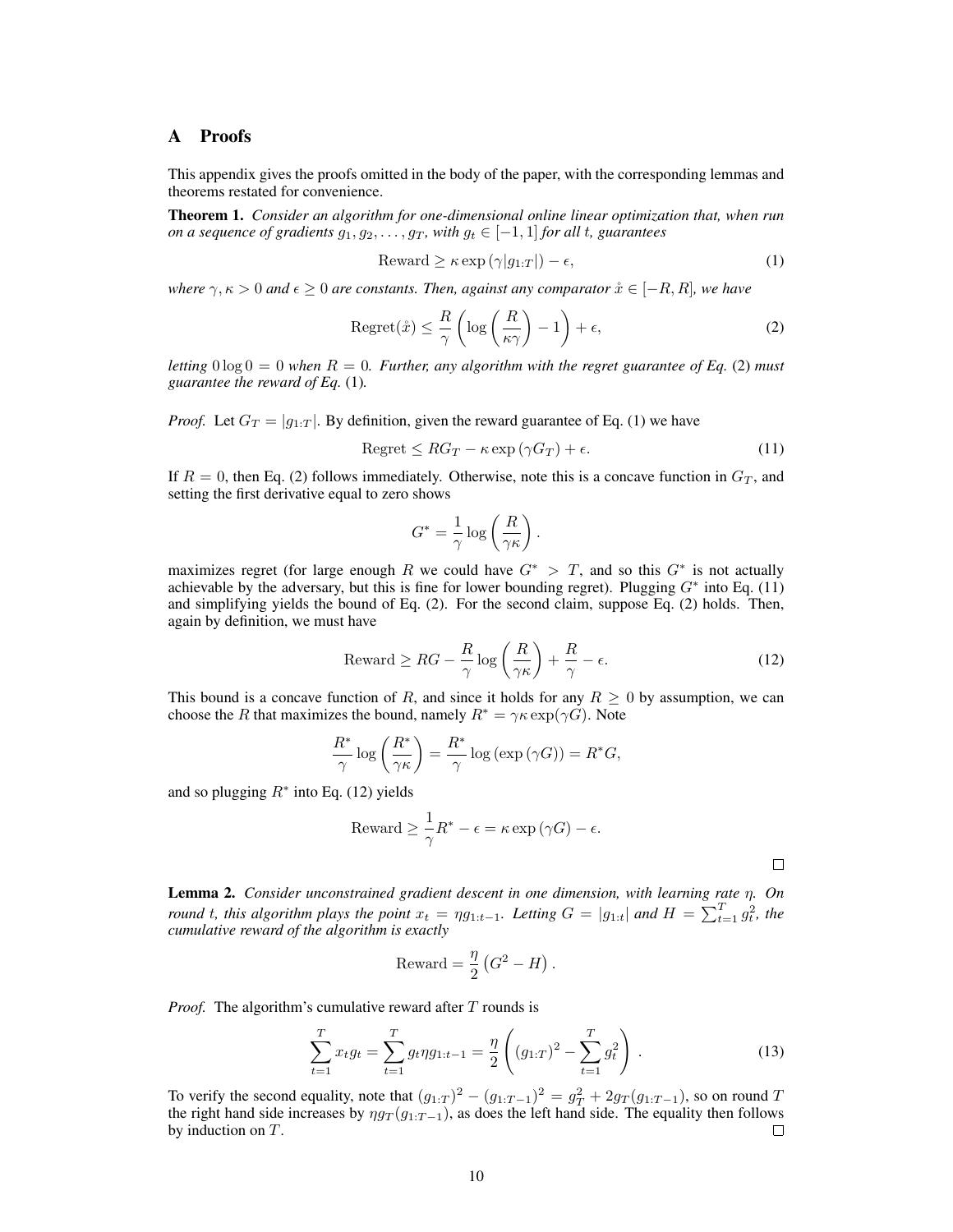It is worth noting that the standard  $R$ √ T bound can be derived from the above result fairly easily. We have

$$
Regret \le RG - \frac{\eta}{2}(G^2 - H)
$$
  
\n
$$
\le \frac{\eta}{2}H + \max_{G} \left( RG - \frac{\eta G^2}{2} \right)
$$
  
\n
$$
\le \frac{\eta}{2}H + \frac{R^2}{2\eta},
$$

where the max is achieved by taking  $G = R/\eta$ . Taking  $\eta = R/\sqrt{T}$  then gives the standard bound. However, this bound significantly underestimates the performance of constant-learning-rate gradient descent when  $G$  is large. This is in contrast to our regret bounds, which are always tight with respect to their matching reward bounds.

Theorem 4. *Consider algorithm* REWARD-DOUBLING-1D-GUESS*, which behaves as follows. On*  $e$ *ach era i, the algorithm runs* REWARD-DOUBLING-1D *with an upper bound of*  $\bar{H}_i = 2^{i-1}$ , and initial learning rate  $\eta_1^i = \epsilon 2^{-2i}$ . An era ends when  $\bar{H}_i$  is no longer an upper bound on the sum of *squared gradients seen during that era. Letting*  $c = \frac{\sqrt{2}}{\sqrt{2}}$ 2−1 *, this algorithm has regret at most*

$$
\text{Regret} \le cR\sqrt{H+1}\left(\log\left(\frac{R}{\epsilon}(2H+2)^{5/2}\right) - 1\right) + \epsilon.
$$

*Proof.* Suppose round T occurs in era k, and let  $t_i$  be the round on which era i starts, with  $t_{k+1} \equiv$ T + 1. Define  $H_i = \sum_{s=t_i}^{t_{i+1}-1} g_s^2$ . To prove the theorem we will need several inequalities. First, note that  $H = \sum_{i=1}^{k} H_i \ge \sum_{i=1}^{k-1} \bar{H}_i = 2^{k-1} - 1$ , or  $2^{k-1} \le H + 1$ . Thus,

$$
\sum_{i=1}^k \sqrt{\bar{H}_i} = \sum_{i=0}^{k-1} \sqrt{2^i} = \frac{\sqrt{2}^k - 1}{\sqrt{2} - 1} \le \frac{\sqrt{2^k}}{\sqrt{2} - 1} \le \frac{\sqrt{2(H+1)}}{\sqrt{2} - 1} = c\sqrt{H+1}.
$$

Next, note that for any  $i$  we have

$$
\frac{\sqrt{\bar{H}_i}}{\eta_1^i} = \frac{1}{\epsilon} 2^{\frac{i-1}{2} + 2i} \le \frac{1}{\epsilon} 2^{2.5k} \le \frac{1}{\epsilon} (2(H+1))^{(5/2)}.
$$

Note that the bound of Lemma 3 applies for all T where  $H \leq H$ , and thus so does Eq. (6). Thus, we can apply this bound to the regret in era k on rounds  $t_k$  through T, as well as on the regret in each earlier era. Then, total regret with respect to the best point in  $[-R, R]$  is at most the sum of the regret in each era, so

$$
\begin{aligned} \text{Regret} &\leq \sum_{i=1}^{k} R\sqrt{\bar{H}_{i}} \left( \log \left( \frac{R\sqrt{\bar{H}_{i}}}{\eta_{1}^{i}} \right) - 1 \right) + \eta_{1}^{i} H_{i} \\ &\leq \sum_{i=1}^{k} R\sqrt{\bar{H}_{i}} \left( \log \left( \frac{R}{\epsilon} (2H + 2)^{5/2} \right) - 1 \right) + \eta_{1}^{i} H_{i} \\ &\leq cR\sqrt{H + 1} \left( \log \left( \frac{R}{\epsilon} (2H + 2)^{5/2} \right) - 1 \right) + \sum_{i=1}^{k} \eta_{1}^{i} H_{i} \end{aligned}
$$

Finally, because  $H_i \leq \bar{H}_i + 1 \leq 2\bar{H}_i = 2^i$ , we have  $\sum_{i=1}^k \eta_1^i H_i \leq \sum_{i=1}^k \epsilon 2^{-i} \leq \epsilon$ , which completes the proof.

**Theorem 6.** *Fix a sequence of reward functions*  $f_t(x) = g_t x$  *with*  $g_t \in [-1, 1]$ *, and let*  $G_t = |g_{1:t}|$ *. We consider* SMOOTH-REWARD-DOUBLING, which plays 0 *on round* 1 *and whenever*  $G_t = 0$ ; *otherwise, it plays*

$$
x_{t+1} = \eta \text{sign}(g_{1:t}) B(G_t, t+5)
$$
\n(9)

*with* η > 0 *a learning-rate parameter and*

$$
B(G,t) = \frac{1}{t^{3/2}} \exp\left(\frac{G}{\sqrt{t}}\right). \tag{10}
$$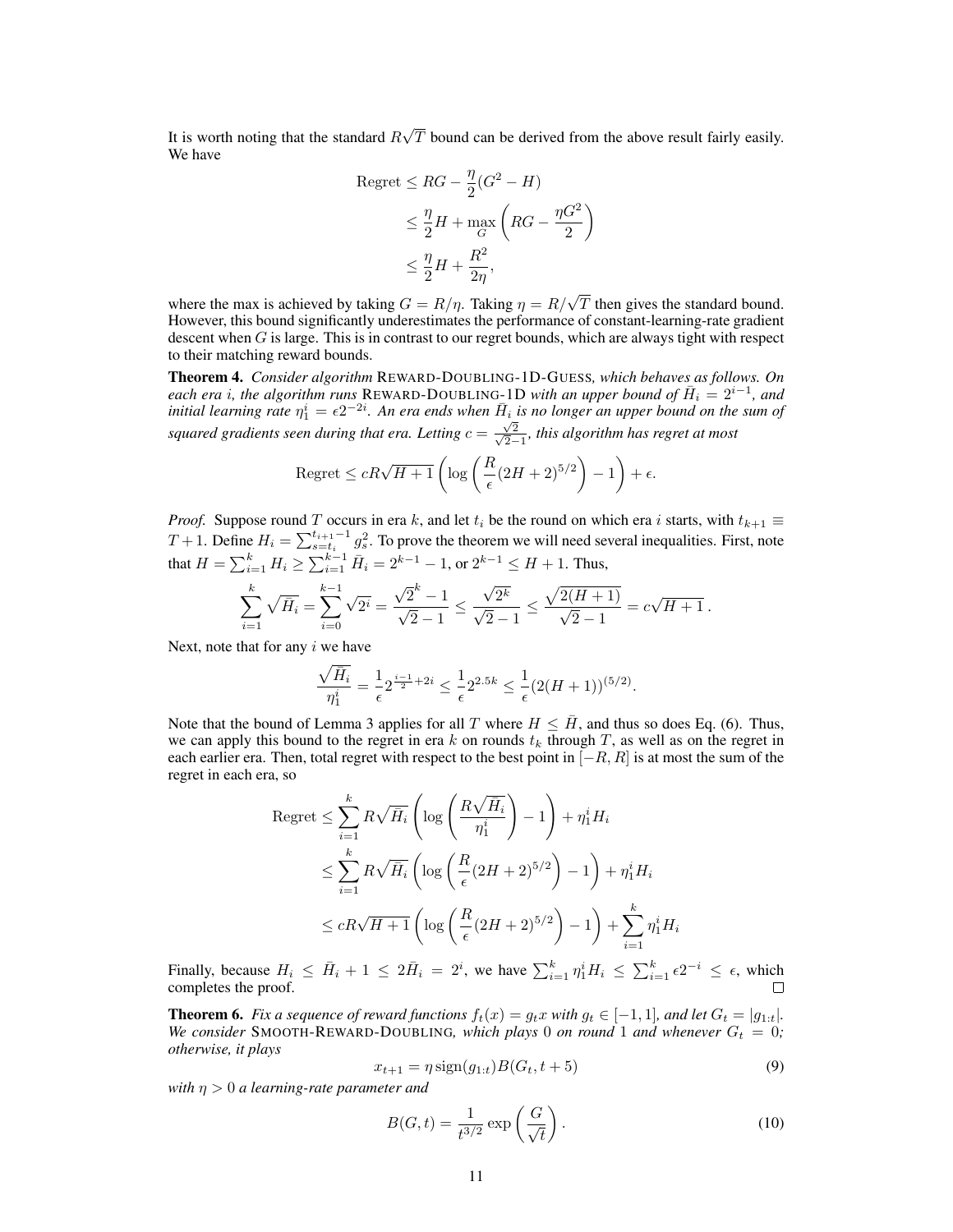*Then, at the end of each round* t*, this algorithm has*

$$
\text{Reward}(t) \ge \eta \frac{1}{t+5} \exp\left(\frac{G_t}{\sqrt{t+5}}\right) - 1.76\eta.
$$

*Proof.* We present a proof for the case where  $\eta = 1$ ; since  $\eta$  simply scales all of the  $x_t$  played by the algorithm (and hence, reward), the result for general  $\eta$  follows immediately. We use the minimum reward function

$$
N(G,t) = \frac{1}{t} \exp\left(\frac{G}{\sqrt{t}}\right). \tag{14}
$$

The proof will be by induction on  $t$ , with the induction hypothesis that the cumulative reward of the algorithm at the end of round  $t$  satisfies

$$
\text{Reward}(t) \ge N(G_t, t+5) - \epsilon_{1:t},\tag{15}
$$

where  $\epsilon_1 = N(1, 6)$  and for  $t > 1$ ,  $\epsilon_{t+1} = \tilde{\epsilon}(t+5)$  with

$$
\tilde{\epsilon}(\tau) = \frac{1}{\tau + 1} \exp\left(\frac{1}{\sqrt{\tau + 1}}\right) - \frac{1}{\tau} + \frac{1}{\tau^{3/2}}.
$$

We will then show that the sum of  $\epsilon_t$ 's is always bounded by a constant.

For the base case,  $t = 1$ , we play  $x = 0$  so end the round with zero reward, while the RHS of Eq. (15) is  $N(|q_1|, 6) - N(1, 6) \leq 0$ .

Now, suppose the induction hypothesis holds at the end of some round  $t \geq 1$ . Without loss of generality, suppose  $g_{1:t} \geq 0$  so  $G_t = g_{1:t}$ . We consider two cases. First, suppose  $G_t > 0$  and  $G_t + g_{t+1} > 0$  (so  $g_{t+1} > -G_t$ ). In this case,  $g_{1:t}$  does not change sign when we add  $g_{t+1}$ ; thus, an invariant like that of Eq. (8) is sufficient; we prove such a result in Lemma 10 (given below). More precisely, we play  $x_{t+1}$  according to Eq. (9), and

\n
$$
\text{Reward}(t+1) \geq N(G_t, t+5) - \epsilon_{1:t} + g_{t+1}x_{t+1}
$$
\n $\text{IH and update rule}$ \n $\geq N(G_t + g_{t+1}, t+5+1) - \epsilon_{1:t}$ \n $\text{Lemma 10 with } \tau = t+5.$ \n $\geq N(G_{t+1}, t+5+1) - \epsilon_{1:t+1},$ \n $\text{since } \epsilon_{t+1} > 0.$ \n

For the remaining case, we have  $G_t + g_{t+1} \leq 0$ , implying  $g_{t+1} \leq -G_t \leq 0$ . In this case, we suffer some loss and arrive at  $G_{t+1} = |G_t + g_{t+1}| = -g_{t+1} - G_t$ . Lemma 11 (below) provides the key bound on the additional loss when the sign of  $g_{1:t}$  changes. If  $G_t > 0$ , we have

\n
$$
\text{Reward}(t+1) \geq N(G_t, t+5) - \epsilon_{1:t} + g_{t+1}x_{t+1}
$$
\n $\text{H and update rule}$ \n $\geq N(-g_{t+1} - G_t, t+5+1) - \epsilon_{1:t+1}$ \n $\text{Lemma 11 with } \tau = t+5$ \n $= N(G_{t+1}, t+5+1) - \epsilon_{1:t+1}.$ \n

If  $G_t = 0$ , we can take  $g_{t+1}$  non-positive without loss of generality, and playing  $x_{t+1} = 0$  is no worse than playing  $B(0, t + 5)$ , and so we conclude Eq. (15) holds for all t. Finally,

$$
\sum_{t=2}^{\infty} \epsilon_t \le \int_{\tau=6}^{\infty} \tilde{\epsilon}(\tau) = \sqrt{\frac{2}{3}} - 2\gamma + 2 \operatorname{Ei}\left(\frac{1}{\sqrt{7}}\right) + \log(6) \le 1.50.
$$

where  $\gamma$  is the Euler gamma constant and Ei is the exponential integral. The upper bound can be found easily using numerical methods. Adding  $\epsilon_1 = \exp(1/\sqrt{6})/6 \le 0.26$  gives  $\epsilon_{1:T} \le 1.76$  for any  $T$ . П

**Lemma 10.** *Let*  $G > 0$  *and*  $\tau \ge 6$ *. Then, for any*  $g \in [-1, 1]$  *such that*  $G + g \ge 0$ *,* 

$$
N(G, \tau) + gB(G, \tau) - N(G + g, \tau + 1) \ge 0
$$

*where* N *is defined by Eq.* (14) *and* B *is defined by Eq.* (10)*.*

*Proof.* We need to show

$$
\frac{1}{\tau} \exp\left(\frac{G}{\sqrt{\tau}}\right) + \frac{g}{\tau^{3/2}} \exp\left(\frac{G}{\sqrt{\tau}}\right) - \frac{1}{\tau+1} \exp\left(\frac{G+g}{\sqrt{\tau+1}}\right) \ge 0.
$$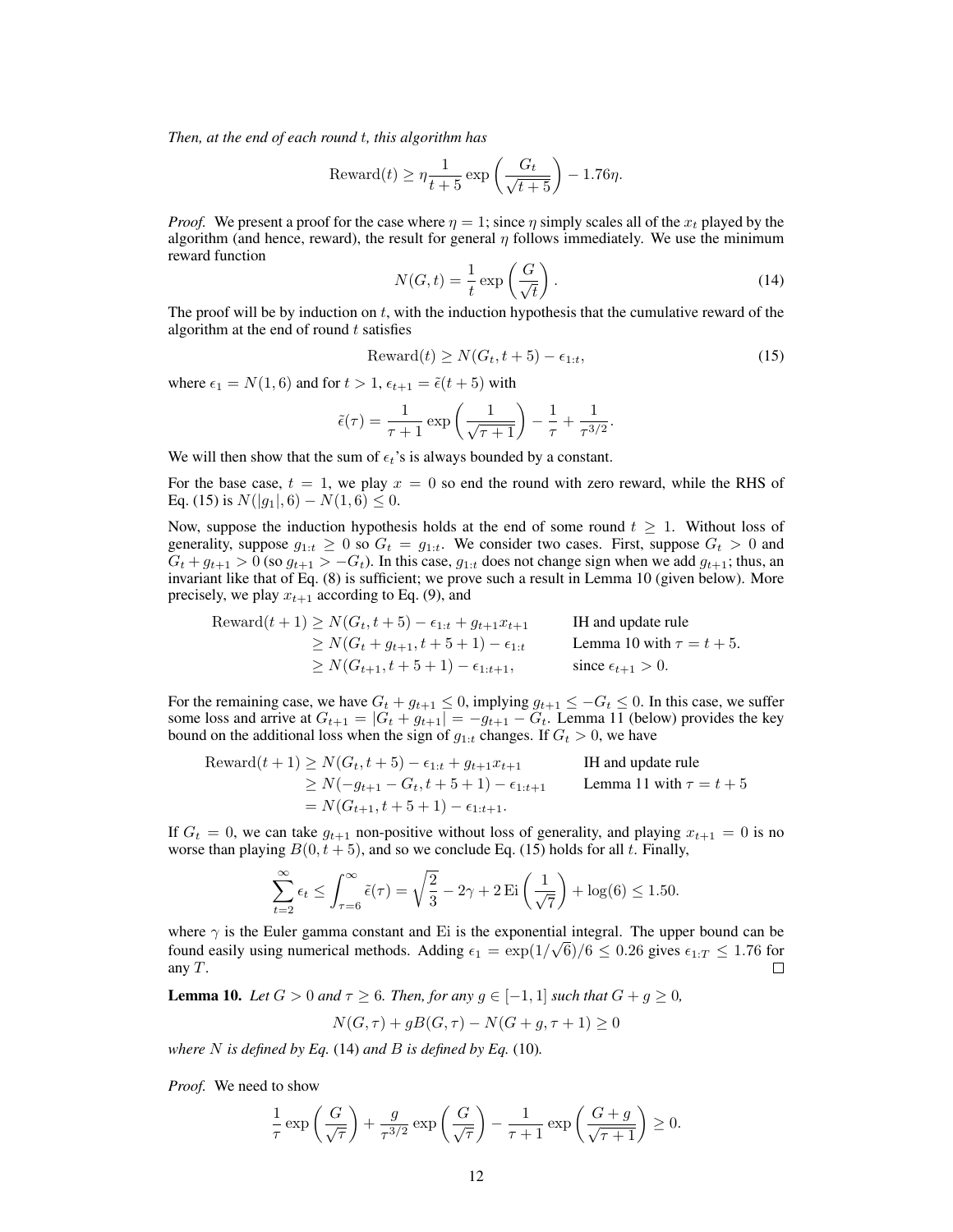or equivalently, multiplying by  $\tau^{3/2}(1+\tau)/\exp(G/\sqrt{\tau}) \ge 0$ ,

$$
\Delta = \sqrt{\tau}(1+\tau) + g(1+\tau) - \tau^{3/2} \exp\left(\frac{G+g}{\sqrt{\tau+1}} - \frac{G}{\sqrt{\tau}}\right) \ge 0.
$$

Since  $\tau + 1 \ge \tau$ , the exp term is maximized when  $G = 0$ , so

$$
\Delta \ge (g + \sqrt{\tau})(1 + \tau) - \tau^{3/2} \exp\left(\frac{g}{\sqrt{\tau + 1}}\right). \tag{16}
$$

Now, we consider the cases where  $g \ge 0$  and  $g < 0$  separately. First, suppose  $g > 0$ , so  $g/\sqrt{\tau + 1} \in$ [0, 1], and we can use the inequality  $\exp(x) \leq 1 + x + x^2$  for  $x \in [0, 1]$ , which gives

$$
\Delta \ge g + g\tau + \sqrt{\tau} + \tau^{3/2} - \tau^{3/2} \left( 1 + \frac{g}{\sqrt{\tau + 1}} + \frac{g^2}{\tau + 1} \right)
$$
  
\n
$$
\ge g + g\tau + \sqrt{\tau} + \tau^{3/2} - \tau^{3/2} \left( 1 + \frac{g}{\sqrt{\tau}} + \frac{1}{\tau} \right)
$$
  
\n
$$
= g + g\tau + \sqrt{\tau} + \tau^{3/2} - \tau^{3/2} - g\tau - \sqrt{\tau}
$$
  
\n
$$
= g > 0.
$$

Now, we consider the case where  $g < 0$ . In order to show  $\Delta \ge 0$  in this case, we need a tight upper bound on  $\exp(y)$  for  $y \in [-1, 0]$ . To derive one, we note that for  $x \ge 0$ ,  $\exp(x) \ge 1 + x + \frac{1}{2}x^2$ from the series representation of  $e^x$ , and so  $\exp(-x) \le (1 + x + \frac{1}{2}x^2)^{-1}$ . Thus, for  $y \in [-1, 0]$  we have  $\exp(y) \le (1 - y + \frac{1}{2}y^2)^{-1} = Q(y)$ . Then, starting from Eq. (16),

$$
\Delta \ge (g + \sqrt{\tau})(1 + \tau) - \tau^{3/2} Q\left(\frac{g}{\sqrt{\tau + 1}}\right).
$$

Let  $\Delta_2 = \Delta Q \left(\frac{g}{\sqrt{\tau+1}}\right)^{-1}$ . Because  $\Delta_2$  and  $\Delta$  have the same sign, it suffices to show  $\Delta_2 \ge 0$ . We have

$$
\Delta_2 = \left(1 - \frac{g}{\sqrt{\tau + 1}} + \frac{g^2}{2(t+1)}\right)(g + \sqrt{\tau})(1+\tau) - \tau^{3/2}
$$

$$
= \left(1 + \tau - g\sqrt{\tau + 1} + \frac{1}{2}g^2\right)(g + \sqrt{\tau}) - \tau^{3/2}.
$$

First, note

$$
\frac{d}{dg}\Delta_2 = 1 + \frac{3g^2}{2} + g\sqrt{\tau} + \tau - 2g\sqrt{1+\tau} - \sqrt{\tau}\sqrt{1+\tau}.
$$

Since  $g \le 0$ , we have  $-2g\sqrt{\tau+1} + g\sqrt{\tau} \ge 0$ , and  $(t+1) - \sqrt{\tau}\sqrt{\tau+1} \ge 0$ , and so we conclude that  $\Delta_2$  is increasing in g, and so taking  $g = -1$  we have

$$
\Delta_2 \ge \big(\frac{3}{2} + \tau + \sqrt{\tau + 1}\big)(-1 + \sqrt{\tau}) - \tau^{3/2}
$$

Taking the derivative with respect to  $\tau$  reveals this expression is increasing in  $\tau$ , and taking  $\tau = 6$  produces a positive value, proving this case. produces a positive value, proving this case.

**Lemma 11.** *For any*  $g \in [-1, 0]$  *and*  $G \ge 0$  *such that*  $G + g \le 0$ *, and any*  $\tau \ge 1$ *,* 

$$
N(G, \tau) + gB(G, \tau) \ge N(-g - G, \tau + 1) - \tilde{\epsilon}(\tau)
$$

*where* N *is defined by Eq.* (14) *and* B *is defined by Eq.* (10)*, and*

$$
\tilde{\epsilon}(\tau) \equiv \frac{1}{\tau + 1} \exp\left(\frac{1}{\sqrt{\tau + 1}}\right) - \frac{1}{\tau} + \frac{1}{\tau^{3/2}}.
$$

*Proof.* We have

$$
N(-g-G, \tau + 1) - N(G, \tau) - gB(G, \tau)
$$
  
=  $\frac{1}{\tau + 1} \exp\left(\frac{-g - G}{\sqrt{\tau + 1}}\right) - \frac{1}{\tau} \exp\left(\frac{G}{\sqrt{\tau}}\right) - \frac{g}{\tau^{3/2}} \exp\left(\frac{G}{\sqrt{\tau}}\right),$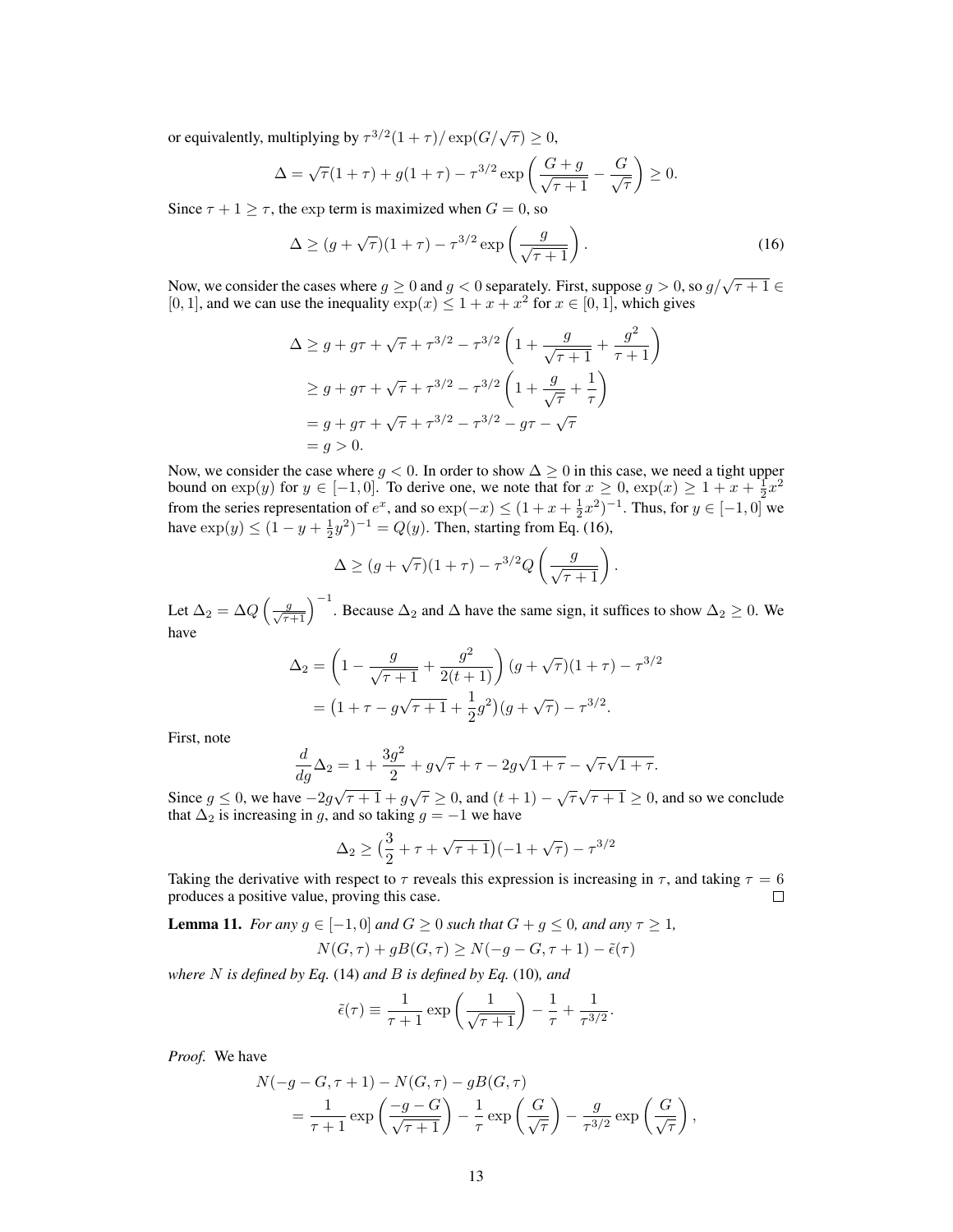and since this expression is increasing as g decreases, and  $q \geq -1$  in any case,

$$
\leq \frac{1}{\tau+1} \exp\left(\frac{1-G}{\sqrt{\tau+1}}\right) - \frac{1}{\tau} \exp\left(\frac{G}{\sqrt{\tau}}\right) + \frac{1}{\tau^{3/2}} \exp\left(\frac{G}{\sqrt{\tau}}\right),
$$

and since  $\tau^{3/2} > \tau$ , taken together the second two terms increase as G decreases, as does the first term, so since  $G \geq 0$ ,

$$
\leq \frac{1}{\tau+1} \exp\left(\frac{1}{\sqrt{\tau+1}}\right) - \frac{1}{\tau} + \frac{1}{\tau^{3/2}} = \tilde{\epsilon}(\tau),
$$

and re-arranging proves the lemma.

Theorem 9. *Consider a Follow-The-Regularized-Leader algorithm that sets*

$$
x_t = \argmin_x (g_{1:t-1}x + \psi_T(x))
$$

*where*  $\psi_T$  *is a convex, non-negative function with*  $\psi_T(0) = 0$ *. Let*  $\epsilon_T$  *be the maximum origin-regret incurred by the algorithm on a sequence of* T *gradients. Then, for any*  $\hat{x}$  *with*  $|\hat{x}| > \epsilon_T$ *, there exists a sequence of*  $T$  *gradients such that the algorithm's regret with respect to*  $\mathring{x}$  *is at least*  $\frac{T-1}{2}(|\mathring{x}| - \epsilon_T)$ .

*Proof.* For simplicity, we will prove that regret is at least  $\frac{T}{2}(|\mathring{x}| - \epsilon_T)$  when T is even; if T is odd, we simply take  $g_T = 0$  and consider the first  $T - 1$  rounds.

Let  $T = 2M$ . We will consider two gradient sequences. First, suppose  $g_t = 1$  for  $t \leq M$ , and  $g_t = -1$  otherwise. Observe that for any r, we have  $g_{1:M-r} = g_{1:M+r}$ , which implies  $x_{M-r+1} =$  $x_{M+r+1}$ . Thus, the algorithm's total reward is

$$
\sum_{t=1}^{T} x_t g_t = \sum_{t=1}^{M} x_t - \sum_{t=M+1}^{T} x_t
$$
  
=  $x_1 - x_{M+1} + \sum_{r=1}^{M-1} x_{M-r+1} - x_{M+r+1}$   
=  $x_1 - x_{M+1}$ 

Because  $x_1 = 0$ , we get that on this sequence the algorithm has origin-regret  $\hat{x} \equiv x_{M+1}$ , and so by assumption  $\hat{x} \leq \epsilon_T$ .

Next, suppose  $g_1 = 1$  for  $t \leq M$ , and  $g_t = 0$  otherwise. For this sequence, we will have  $x_t \leq \hat{x} \leq$  $\epsilon_T$  for all t, so total reward is at most  $M\epsilon_T$ . For any positive  $\dot{x}$  with  $\dot{x} > \epsilon_T$ , this means that regret with respect to  $\hat{x}$  is at least

$$
\mathring{x}M - M\epsilon_T = M(|\mathring{x}| - \epsilon_T).
$$

For  $\hat{x} < -\epsilon_T$ , we can use a similar argument with the sign of the gradients reversed (for both gradient sequences) to get the same bound. gradient sequences) to get the same bound.

In proving Theorem 7, we will use the following lemma.

**Lemma 12.** Let  $G_T = \sum_{i=1}^T g_i$  be the sum of T random variables, each drawn uniformly from {−1, 1}*. Then, for any integer* k *that is a factor of* T*, we have*

$$
\Pr[G_T \ge \sqrt{kT}] \ge p^k.
$$

*where*  $p = \frac{7}{2^6} = 0.109375$ .

*Proof.* First, for any T define  $p_T = \Pr[G_T \geq 0]$ √  $[T]$ , and define

$$
p=\inf_{T\in\mathbb{Z}^+}p_T.
$$

For any T, we have  $p_T \ge 2^{-T}$  trivially, and by the Central Limit Theorem,  $\lim_{T \to \infty} p_T = 1 \mathcal{N}_{0,1}(1) > 0$ , where  $\mathcal{N}_{0,1}$  is the standard normal cumulative distribution function. It follows that  $p > 0$ , and using numerical methods we find  $p = p_6 = \frac{7}{2^6} = 0.109375$ .

 $\Box$